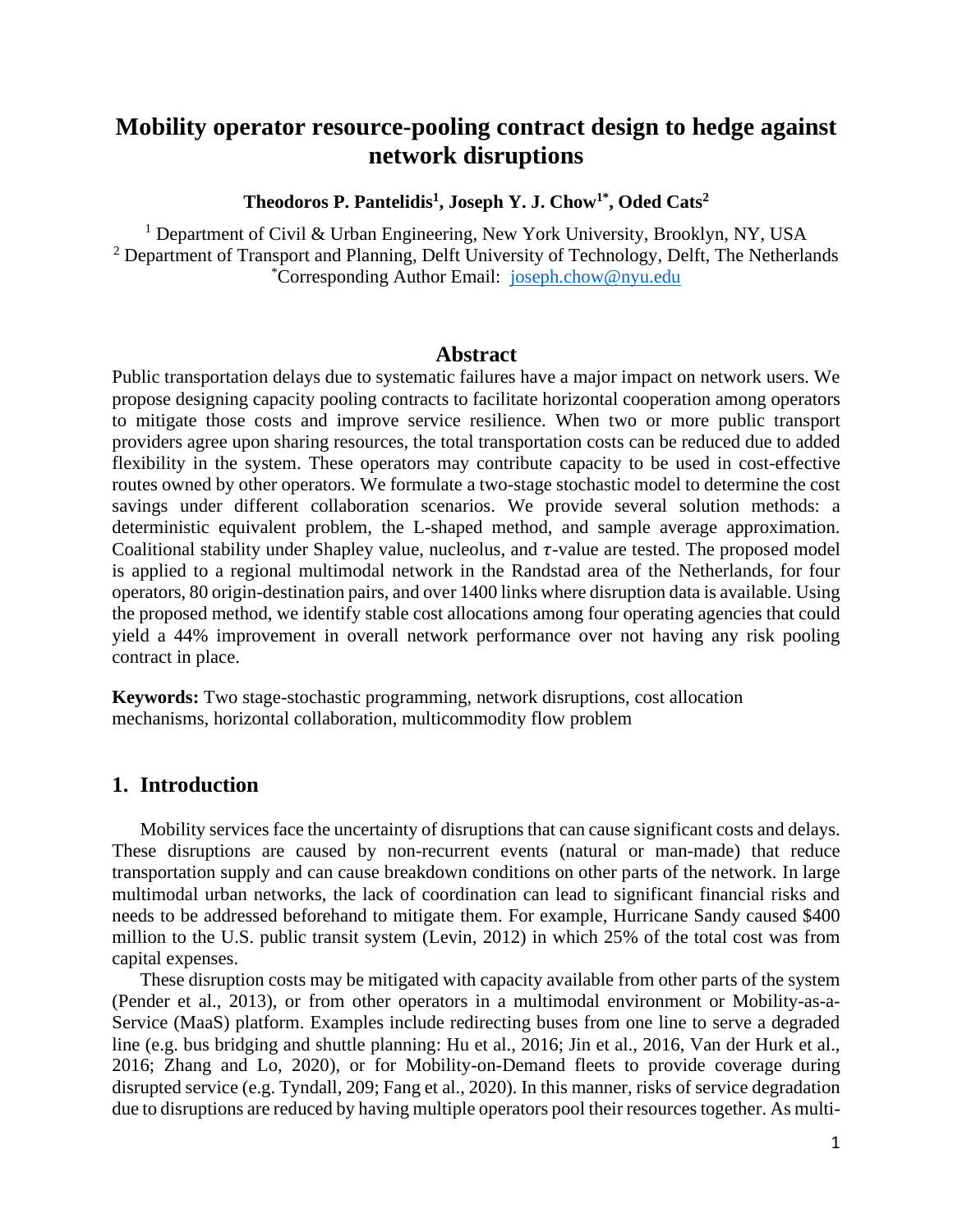modal travel becomes essential in large megacities, the benefits of resource consolidation can provide a much better service with fewer delays and disruptions. Such a multi-modal system requires operators to agree to a contract in advance, which offers a new design problem for mobility operators (Hensher, 2017).

The research question that follows is how to design such a contract between mobility operators such that they are incentivized to commit a required amount of capacity? Without pre-disruption agreements, mobility operators may choose not to share resources post-disaster or, worse still, may even leverage the tragedy to gain further profits (Hawkins, 2018). We propose a resource-sharing insurance contract mechanism designed to pool the resources of transportation operators (public transit operators, shared-use mobility providers, taxi companies, etc.) to hedge against disruptions.

The novel problem addressed in this study is distinctive in that the value of a coalition of mobility operators serving in a capacitated multicommodity flow network is determined by a twostage stochastic program, which has not been studied before. In the first stage, the model determines the optimal amount of resources that each operator needs to contribute to a pool such that the second stage disruption scenarios allow disrupted operators to draw from that pool. These contributions are measured in capacity units (either relocating vehicles to other links or providing part of their infrastructure to accommodate multimodal trips). The model is coupled with different alternative cost allocation mechanisms to identify conditions needed to ensure stability of the contract. We propose solution algorithms using L-shaped method common to stochastic programming and sample average approximation method (SAA) to reach satisfying solutions.

Computational tests are conducted with the model and algorithms in different-sized instances. For the larger network instance, we evaluate a four-agency insurance contract for the urban multimodal network in the southern ring (Zuidvleugel) of the Randstad area in Netherlands where real disruption data is available. The multimodal case study network offers an interesting case because it includes multiple operating agencies that operate different fleet types and the results provide a characterization of their bargaining power in setting up the contract.

The rest of the paper is organized as follows. Section 2 provides an overview of the literature on two-stage stochastic network problems and game-theoretic profit allocation methods. Section 3 describes the formulation of the two-stage stochastic programming model and solution algorithms. In Section 4, we provide illustrative examples and discuss potential shortcomings of simple allocation mechanisms to further show how cost allocation mechanisms impact the design. We also provide a computational evaluation of the proposed solution methods. Section 5 demonstrates the use of our contract design model in a real case study using data from the multimodal Randstad Zuidvleugel network. Section 6 discusses the key findings and offers concluding remarks and potential future research directions.

### **2. Literature review**

Capacity planning is critical for the robustness of transportation networks that face major disruptions (Chen et al., 1999; Cats and Jenelius, 2015). Disaster mitigation against these disruptions has been studied extensively in the context of pre-disaster relief planning. Solution strategies include retrofitting or allocating reserve capacity in anticipation of disruptions (Miandoabchi and Farahani, 2011; Wang et al., 2015). The multicommodity flow problem was first used in Haghani and Oh (1996) to model disaster relief planning as a large-scale deterministic time-space network. The two-stage stochastic programming approach has been used extensively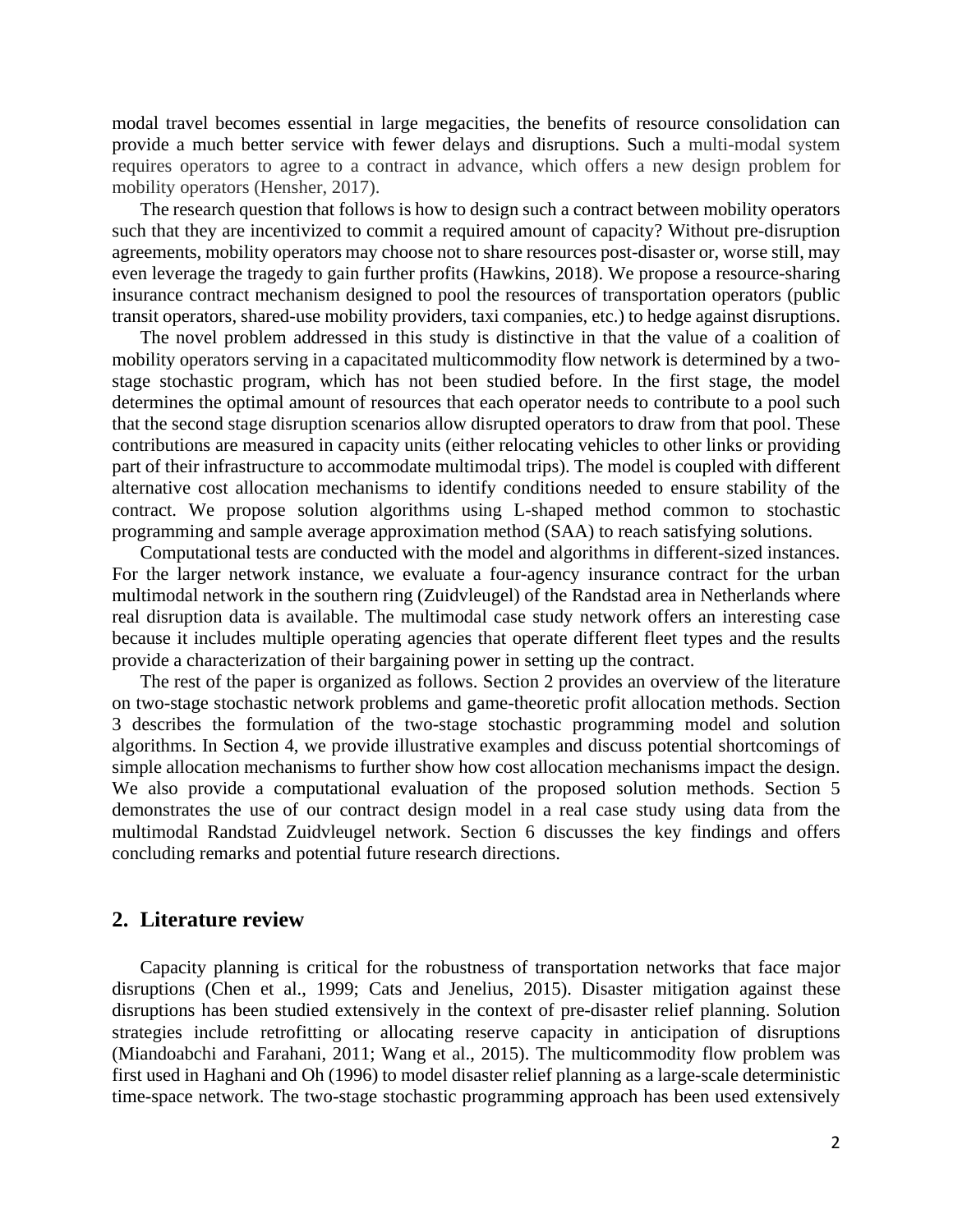in pre-disaster relief network planning (Barbarosoğlu and Arda, 2004; Liu et al., 2009; Rawls and Turnquist, 2010; Peeta et al., 2010; Noyan, 2012; Hong et al., 2015; Klibi et al., 2018; Elçi and Noyan, 2018). A more comprehensive account of two-stage stochastic problems in disaster relief network planning can be found in Grass and Fischer (2016). Common solution methods used in these problems include the L-shaped method for two-stage stochastic programming (e.g. Liu et al., 2009; Rawls and Turnquist, 2010; Miller-Hooks et al., 2012) as well as Monte Carlo-based sample average approximation of the disruption scenarios (e.g. Chen and Yang, 2004; Peeta et al., 2010; Miller-Hooks et al., 2012; Chow and Regan, 2014).

The underlying problem in those studies assumes a single centralized decision-maker. On the contrary, many systems are operated by multiple co-existing operators (Chow and Sayarshad, 2014) in which a centralized operation cannot be assumed, particularly in multimodal networks (see Rasulkhani and Chow, 2019) or MaaS platforms (see Pantelidis et al., 2019; Ma et al., 2019). There are studies looking at cascading failures in interdependent systems to measure the effects of one system on another (e.g. traffic-electric interactions: Fotouhi et al., 2017). However, there are no studies that deal with design of incentives for multiple transport operators to collaborate in anticipation of disruptions. Game-theoretic models have been used in disaster planning, although the players other than the network decision-maker involve either an attacker (Jin et al., 2015) or an "evil entity" that represents worst case disasters (Bell et al., 2008), leading to a class of network retrofit models called fortification problems under interdiction (e.g. Church and Scaparra, 2007) or network fortification games (Smith and Lim, 2008). We need cooperative game methods that deal with coalition formation as part of horizontal collaboration (see Doukidis et al., 2007) between multiple operators.

To establish a successful mechanism, the joint benefits of collaborating among the members of the collaboration should be distributed in a stable manner (Özener and Ergun, 2008). There are several approaches in the literature to ensure stability of horizontal collaborations. Determining the allocations obtained for participating in a resource pooling contract is just as important as the cost savings estimation model itself. Depending on the value of these allocations, operators may be incentivized to participate in a risk-pooling contract or choose to abstain. Different allocation rules may result in different payoffs for cooperating operators. Myerson (1980) defines these allocation rules as follows:

**Definition 1.** An allocation rule is a function  $X: S \to \mathbb{R}^{|F|}$  mapping each coalition structure  $s \in S$ , where  $S$  is the set of all possible coalitions, onto a payoff allocation:

 $X(s) = (X_1(s), X_2(s), ..., X_{|F|}(s)).$   $X_f(s)$  is the payoff allocated to operator  $f \in F$ , under the coalitional structure  $s \in S$ .  $V(s)$  is the characteristic function payoff.

In the equal-gains allocation scheme, we aim to provide the same satisfaction level to all operators. In the proportional method, the satisfaction of operators is proportional to their pool contribution. The total savings  $CS(s)$  are the same as before. The core (Gilles, 1953) is a cost allocation concept that ensures no player in a coalition would break away. For example, any game that is convex has a non-empty core and therefore a stable allocation solution. The unique stable set of the convex game coincides with the core. Another mechanism is the Shapley value (Shapley, 1951). The Shapley value is a merit-based allocation mechanism that determines the value of each players contribution to the coalition. It expresses the core center of gravity in convex games. Other mechanisms include the  $\tau$ -value proposed by Tijs and Driessen (1986), and the nucleolus Schmeidler (1969). The equal satisfaction allocation, which is non-CGT, may not always belong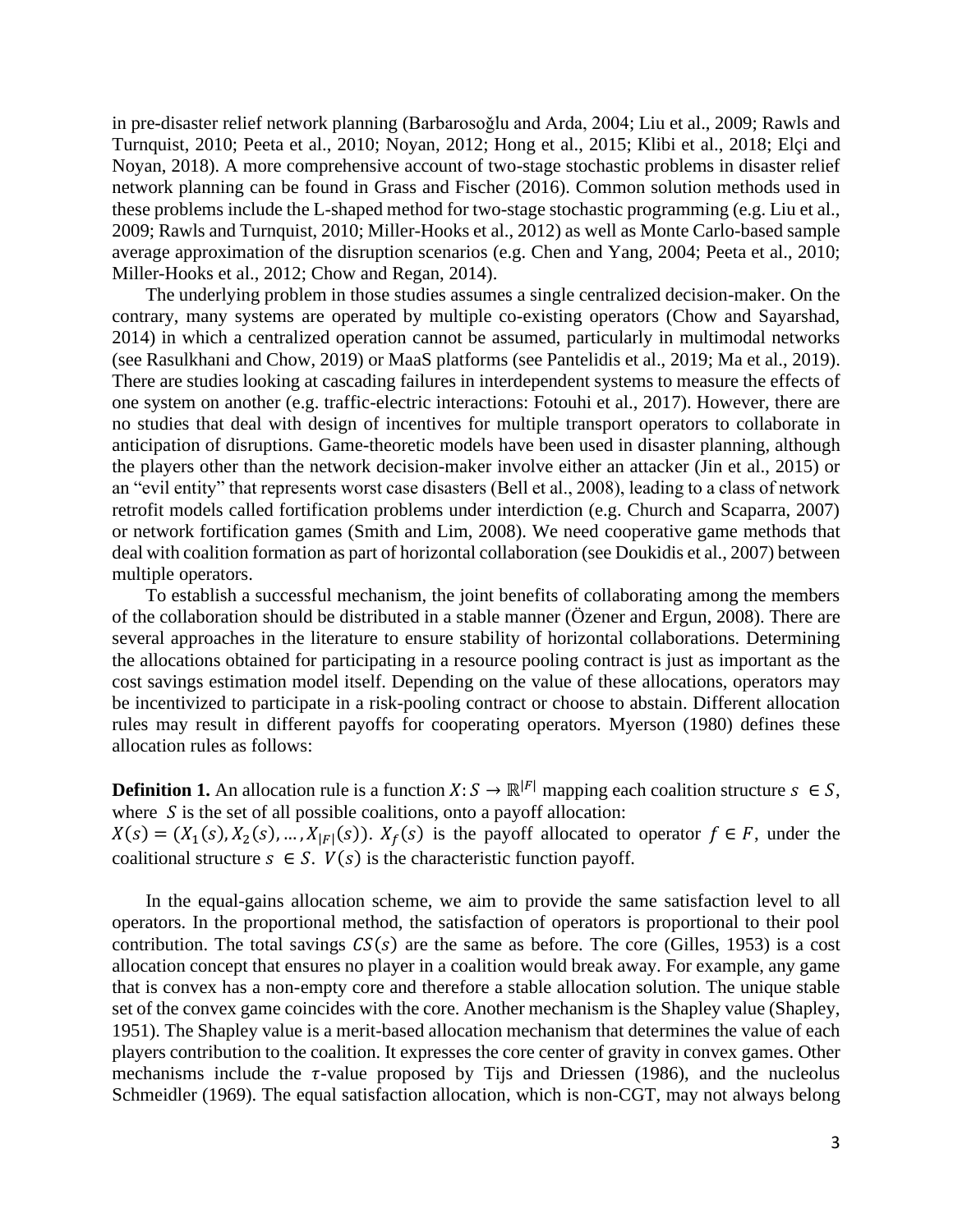within the core. Only cooperative game-theoretic methods will always belong in the core (when it is non-empty) and consequently guarantee stability and fairness of a coalition. In general, transportation games are superadditive but not convex (Tuljak-Suban, 2018).

The simple cost allocation mechanisms (equal, proportional, etc.) have been used in the literature, as summarized in Kolker (2017). Overall, these types of simple allocation rules do not guarantee a fair and equitable distribution of the attained benefits of the collaboration (Cruijssen et al., 2007; D'Amours and Rönnqvist, 2010). For example, Schotanus et al. (2008) illustrate how the Equal Price method may lead to unfair allocations for larger purchasing organizations. Also, proportional allocation schemes may be easy to implement but they are not considered stable (Özener and Ergun, 2008). Cost allocations based on a core are used as side payments in Agarwal and Ergun (2008) to incentivize cargo ship operators to consolidate their capacities to transfer goods more efficiently. Özener and Ergun (2008) proposed several cost-allocation schemes related to the core that were also applied to shipping collaborations.

The Shapley value has been considered as a payoff allocation mechanism in resource pooling contracts (Reinhardt and Dada, 2005). Lozano et al. (2013) use a minimum flow problem to estimate cost savings for every sub-coalition of operators. These savings are allocated using such allocation methods as Shapley value, nucleolus and  $\tau$ -value. Kellner and Otto (2012) also use a similar approach in allocating  $CO<sub>2</sub>$  emissions of different shipments in a road transport route.

None of the cooperative game theoretic approaches have considered multimodal urban transportation systems under a two-stage stochastic programming setting.

Our contract design approach uses a multicommodity flow problem to model costs in the transportation system for a given coalition and allocates capacities based on savings achieved from horizontal cooperation between operators (capacity pooling). It shares some commonalities with Lozano et al. (2013). In that study a core transportation model is solved multiple times to obtain the potential cost savings solution for every sub-coalition of operators. Finally, these savings are allocated using cooperative game theoretic (CGT) allocation methods such as Shapley value, nucleolus and  $\tau$ - value. A key difference between the two studies is that Lozano et al. (2013) is a purely deterministic model. We use a two-stage stochastic model that captures the stochasticity of capacities that are subject to disruptions.

### **3. Proposed methodology**

#### **3.1 Problem statement**

A group of operators F own and operate links  $A_f$ ,  $A = \bigcup_{f \in F} A_f$ , in a network  $G(N, A)$  that serve passengers corresponding to a set of origin-destination (OD) pairs S. The links have capacities that are transferable, e.g. service lines with vehicle frequencies that may be reassigned to serve another line. This may also represent shared mobility services in which an effective capacity can be assigned to an OD pair (e.g. a carshare network can be modeled as a complete graph from which steady state capacities can be obtained for each OD pair). The network is subject to disruption scenarios  $\omega \in I$  where one or more links are disrupted, i.e. their capacities are dropped to zero. The model can be trivially extended to consider intermediate capacity degradations instead (see Chow and Regan, 2014).

The contract design problem for capacity sharing is to determine the amount of capacity  $b_f$ that each operator  $f \in F$  is willing to contribute to a pool. A contribution of  $b_f = 0$  implies the operator  $f \in F$  does not participate in the pool. In the event of a disruption, an impacted operator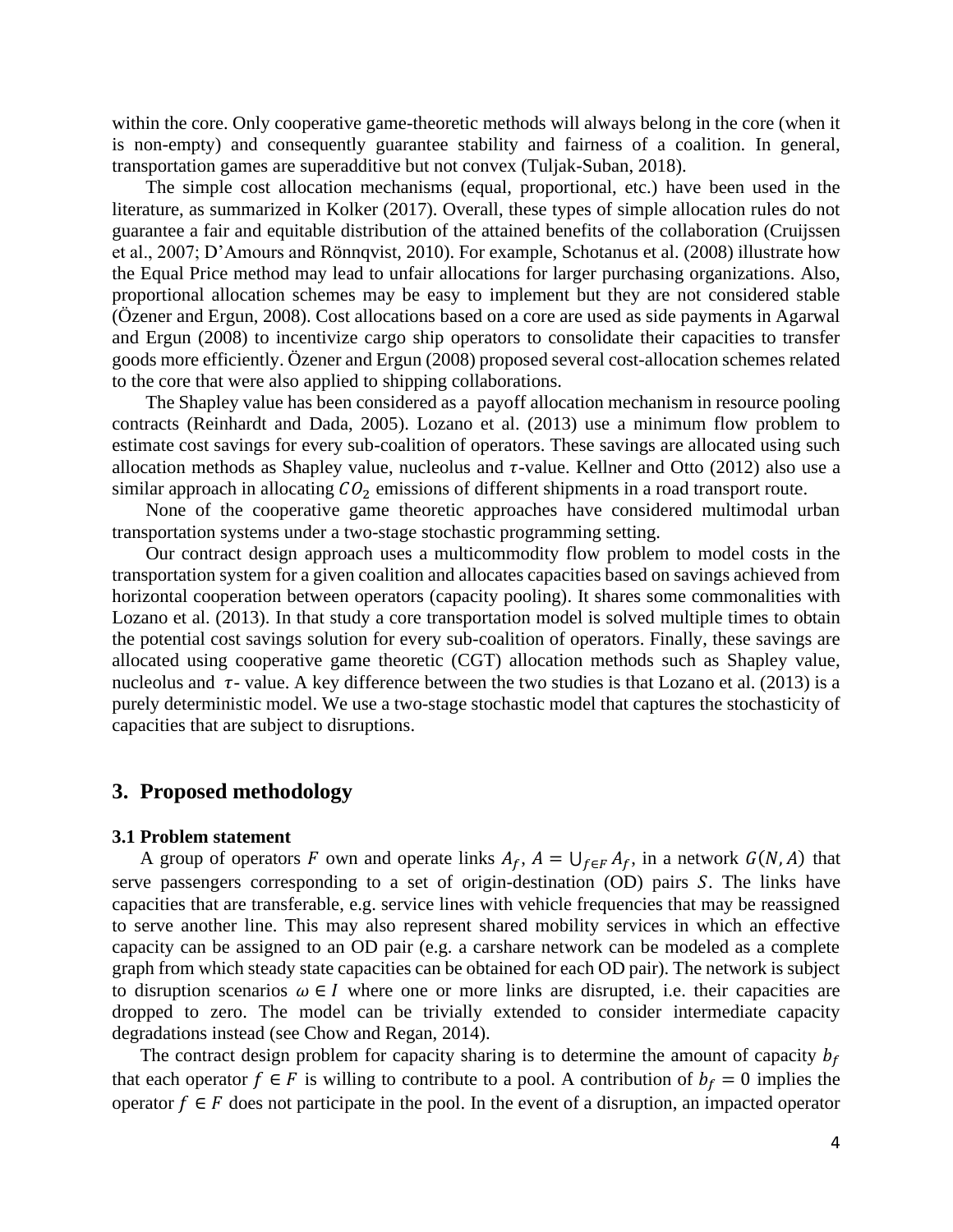$f \in F$  can freely borrow capacity  $e_a^f$  to link  $a \in A_f$ . The borrowed capacity comes from capacities  $g_a$  at links  $a \in A_{f'}$  operated by other operators  $f' \in F \backslash f$ . The capacity sharing agreement assumes that the savings from the capacity sharing agreement is transferable to the coalition members. In that case, stability of a capacity sharing agreement is determined using one of three alternative cost-sharing mechanisms: Shapley value, nucleolus, and  $\tau$ -value. An empty set implies an unstable contract for that coalition under that mechanism.

### **3.2 Proposed two-stage stochastic program formulation**

The capacity pooling problem is defined as a two-stage stochastic linear problem with fixed resources. The goal is to minimize the expected total flow costs given a disruption scenario  $\omega \in$ , which can indicate the failure of multiple links (and model correlated network disruptions: see Lo and Tung, 2003; Sumalee and Watling, 2008; Chow and Regan, 2014).

The stochastic program is divided into two stages. The first stage decision variables  $b^T =$  $(b_1, b_2, \ldots, b_{|F|})$  denote the resource contributions to the pool by each operator  $f \in F$  and are made prior to knowing the outcome of the random disruption scenario. The second stage variables are made after a random event is realized: flows  $x_a^s$  on links  $a \in A$  for OD  $s \in S$ , capacity contributions  $g_a$ ,  $a \in A_f$ , made by operator f, and excess capacity  $e_{a'}$ ,  $a' \in A_{f'}$ , borrowed by operator  $f'$  for link  $a'$ . The available capacity is bounded by the first stage decisions.

#### **Notation**

### *Parameters*

: finite probability space of disruption scenarios

 $K$ : set of discrete scenarios representing disruption space  $I$ 

 $F$ : set of operators

 $G(N, A)$ : network G of nodes N and links A which can be separated into disjoint sets  $A_f, f \in F$ 

: set of OD pairs

 $\xi(\omega) \in \mathbb{Z}_2^{|A|}$ : indicator (0,1) vector of length  $|A|$  corresponding to link disruptions in scenario  $\omega \in I$ 

 $c_a$ : travel cost on link  $a \in A$ 

 $d^s$ : demand amount of O-D pair  $s \in S$ 

 $Q(s)$ ,  $D(s)$ : origin and destination nodes of  $s \in S$ 

 $w_a(\omega)$ : capacity at link  $a \in A$  under scenario  $\omega \in I$ 

: big *M* notation

 $E_{\xi}$ : expectation across random events  $\xi$ 

 $N_i(+)$ : set of links inbound to node i

 $N_i(-)$ : set of links outbound from node *i* 

 $p_k$ : probability of discrete scenario  $k \in K$  occurring

### *Decision variables*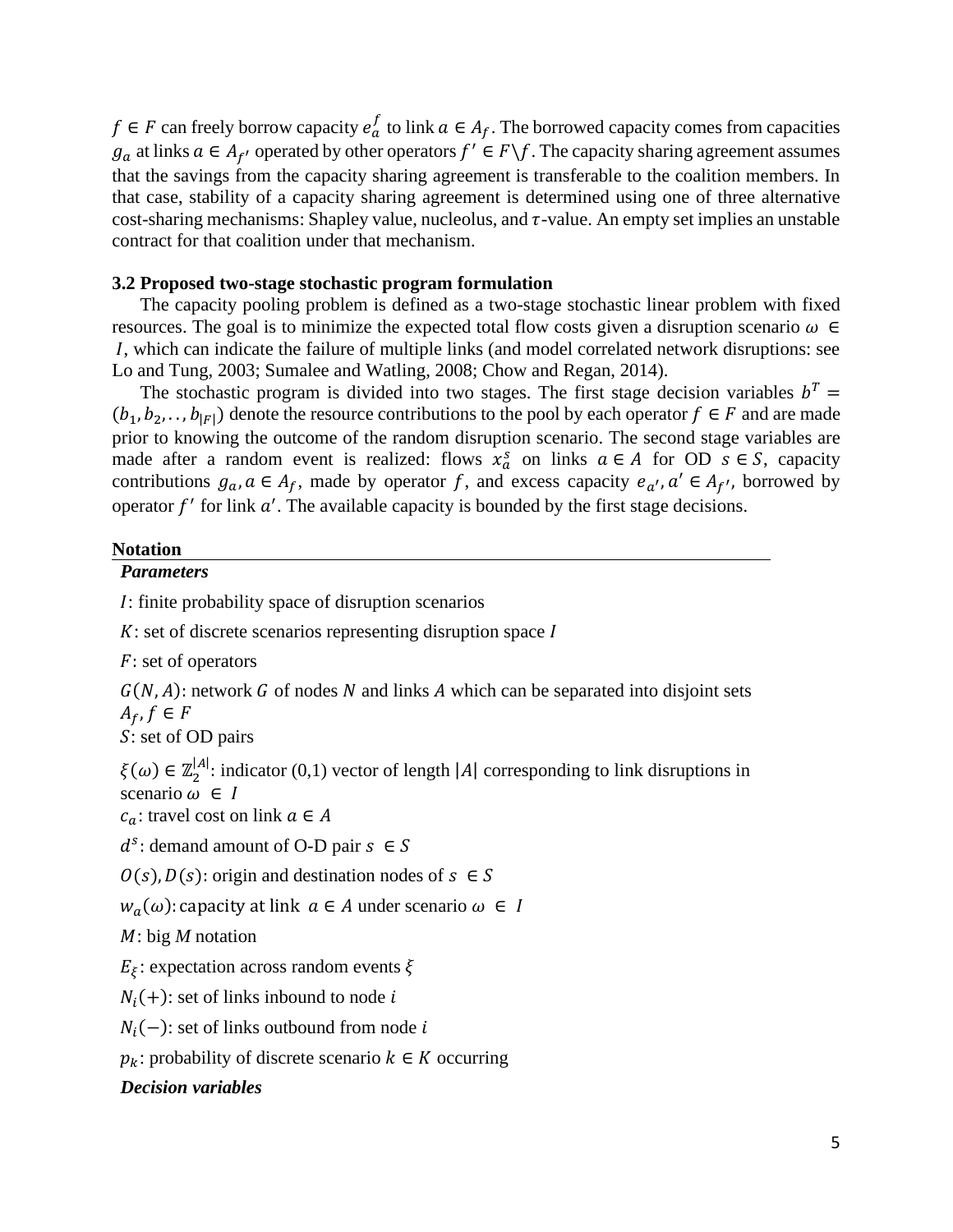$x_a^s$ : flow on link  $a \in A_f$  for OD pair  $s \in S$  $e_a$ : capacity allocated to link  $a \in A_f$  for operator  $f \in F$  $g_a$ : capacity contributed from link  $a \in A_f$  by operator  $f \in F$  $b_f$ : capacity contributed by operator f to the pool

Following the above notation, the formulation of the two-stage stochastic programming problem is shown in Eqs.  $(1) - (9)$ . Eqs.  $(1) - (2)$  comprise the first-stage problem and  $(3) - (9)$  provide the formulation of the second-stage problem.

$$
\Phi(F) = \min_{b} E_{\xi} Q(b^T, \xi(\omega))
$$
\n(1)

subject to

$$
b \ge 0 \tag{2}
$$

where

$$
Q(b^T, \xi(\omega)) \coloneqq \min_{x} \sum_{s \in S} \sum_{a \in A} c_a x_a^s \tag{3}
$$

Subject to

$$
\sum_{a \in N_i(+)} x_a^s - \sum_{a \in N_i(-)} x_a^s = \begin{cases} d^s & \text{if } i = O(s) \\ -d^s & \text{if } i = D(s) \\ 0 & \text{otherwise} \end{cases} \qquad \forall i, s \tag{4}
$$

$$
\sum_{s \in S} x_a^s \le w_a(\omega) + e_a - g_a \qquad \forall a \in A_f, f \in F \qquad (5)
$$

$$
\sum_{a \in A_f} e_a \le \sum_{f' \in F \setminus \{f\}} b_{f'} \qquad \qquad \forall f \in F \tag{6}
$$

$$
\sum_{g \in A_f} g_a = b_f \qquad \qquad \forall f \in F \tag{7}
$$

$$
x_a^s \ge 0 \qquad \qquad \forall a \in A_f, f \in F, s \in S \qquad (8)
$$

$$
e_a, g_a \ge 0 \qquad \qquad \forall a \in A_f, f \in F \qquad (9)
$$

The objective value (1) is the minimization of the total expected flow costs over a random disruption event  $\xi$ . The function  $Q$  is a recourse function or expected second-stage value function.  $\Phi(F)$  represents the cost achieved through the horizontal collaboration of all network operators denoted by the set F. Eq. (2) imposes non-negativity constraints on first-stage capacity commitments  $b$ . The second-stage objective  $(3)$  is the minimization of total flow costs for a realization of  $\xi(\omega)$ , where  $\omega \in I$ . Constraint (4) expresses the flow conservation constraints for the second-stage problem. Constraint (5) denotes the link capacity  $w_a(\omega)$  for a realization  $\omega$  where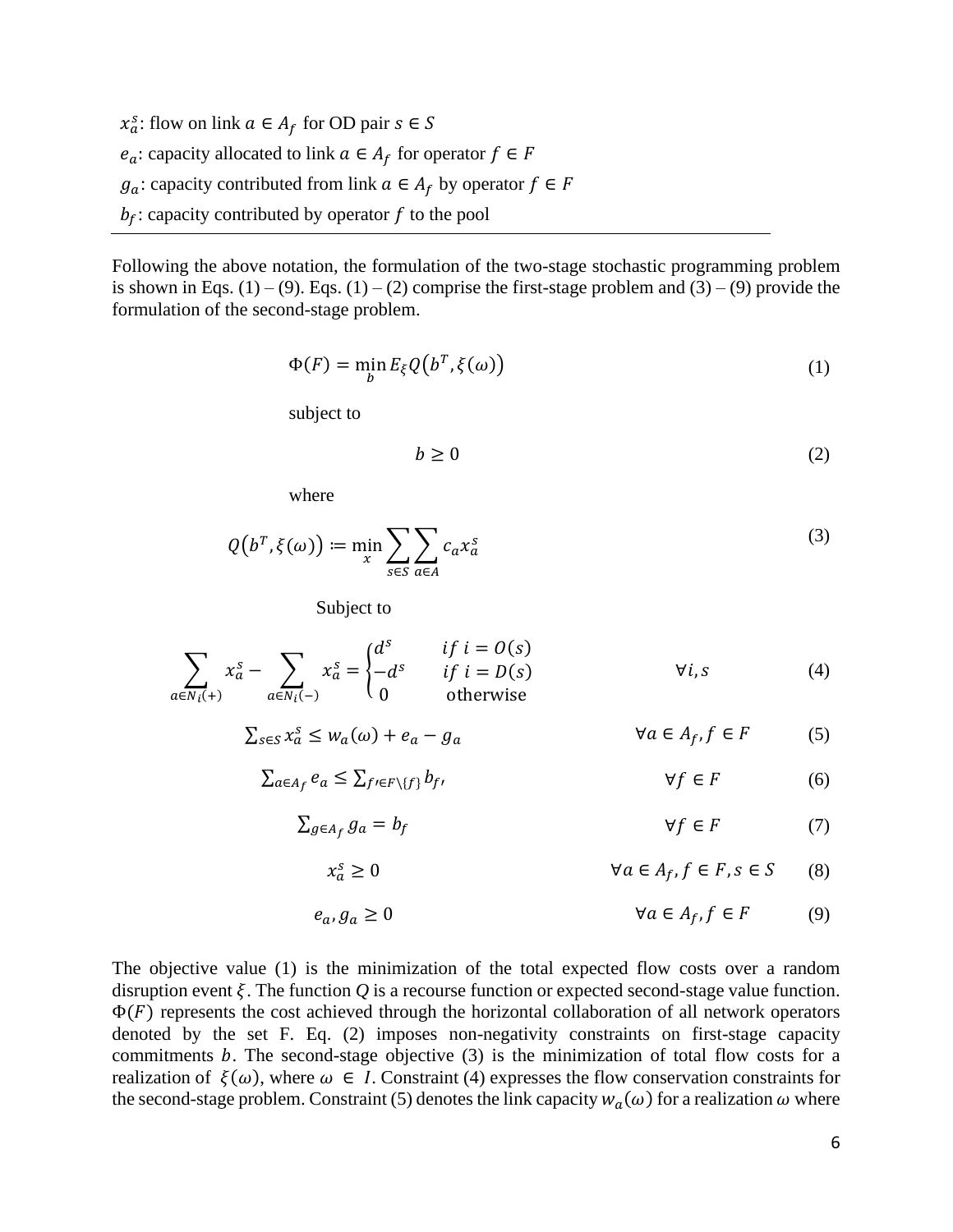$w_a(\omega) = 0$  if  $\xi_a(\omega) = 1$ , which can be expanded using excess capacity e or removed from the current link to lend to other links using contributed capacity  $g$ . Constraint (6) provides an upper bound on resource available for each operator. Operators have no incentive to borrow from their own committed capacity by design. Constraint (7) is a balance condition that requires pool contributions to originate from operators link capacities. Finally, constraints  $(8) - (9)$  enforce nonnegativity for all second-stage decision variables. The objective value without any pooling minus Eq. (1) indicates the cost savings which translate to the value of the coalition, which is used for determining the stability of the contract agreement.

The computational complexity of solving a multicommodity flow problem on a directed graph as a linear program has a complexity of  $O(n^4)$ , where *n* is the number of nodes. When considering disruption probabilities for each of m links, the computational complexity increases to  $O(2^mn^4)$ .

#### **3.2 Solution methods**

The problem grows in size very quickly. For example, a network with four independent link disruption events would have  $2^4 = 64$  scenarios, while 10 links would have 1024 scenarios. We investigate three solution methods for the proposed model in Eq.  $(1) - (9)$ . First, we provide a brief overview of the deterministic equivalent problem (DEP) that provides an equivalent to the twostage stochastic model in the form of a LP formulation (section 3.2.1). Second, we design an Lshaped method to solve the DEP using decomposition (section 3.2.2). The method uses subproblems to generate feasibility and optimality constraints until it converges to the optimum. Both methods require scenario enumeration which can be very computationally costly. We investigate using sample average approximation method (SAA) based on Monte Carlo simulation (section 3.2.3) to focus on a restricted scenario set. The SAA does not require scenario enumeration and is appropriate for large network instances.

#### **3.2.1 Deterministic Equivalent Problem (DEP)**

The deterministic equivalent problem (DEP) associated with Eqs.  $(1) - (9)$  can be formulated when the outcome space I is modeled with a discrete set of scenarios K with probabilities  $p_k$ associated with each discrete scenario  $k \in K$ . Given a number of finite scenarios  $k = 1, 2, ..., |K|$ the expected second-stage value function can be expressed as the linear weighted expectation of independent scenario outcomes:

$$
E_{\xi}Q(b^T,\xi(\omega)) = \sum_{k=1}^{K} p_k c^T x \qquad (10)
$$

Eq.  $(10.1)$  represents the total expectation over a finite number of scenarios K. The second-stage decision variables are expanded into the scenario dimension. The complete formulation of the DEP is included in the Appendix.

### **3.2.2 The L-shaped method**

The DEP can be solved using a decomposition method commonly known as the L-shaped method because of the block structure of  $K$  independent scenarios. This decomposition method was introduced by Van Slyke and Wets (1969) to solve linear stochastic programs and was shown to greatly reduce computational efforts required to generate a solution. An illustration of the block structure in a stochastic program is shown in Figure 1, where  $A$  is the first stage constraints, and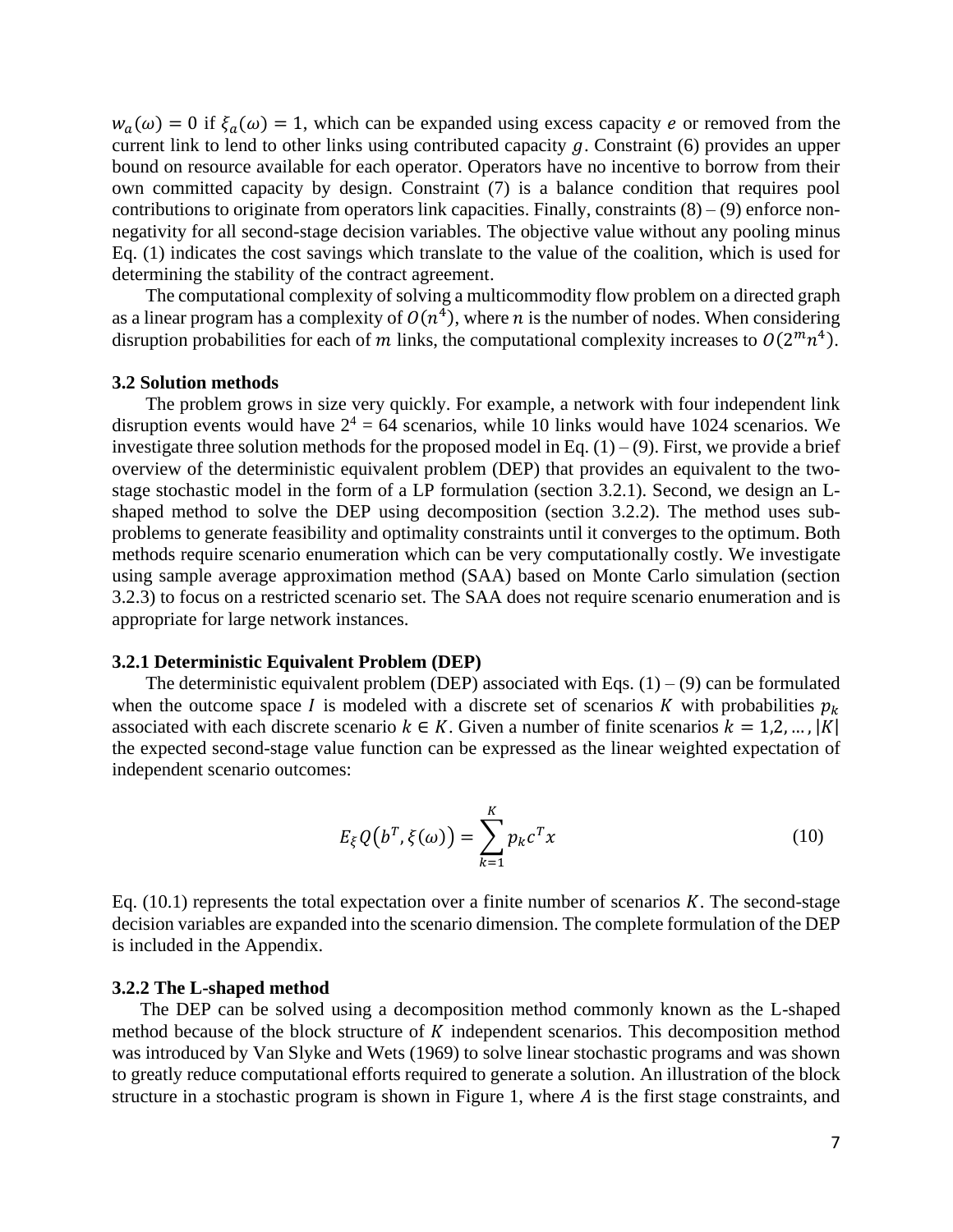the second stage constraints can be divided into a scenario dependent portion  $T_k$ ,  $k \in K$ , and an independent portion  $W$ .



**Figure 1.** Block structure of the L-shaped method. (source: Hoppe, 2007)

We provide a summary of the notation and the L-shaped algorithm.

# **Algorithm Notation**

# *Parameters*

 $l, z, m$ : feasibility cut, optimality cut and algorithm iteration step

 $D, d$ : Feasibility cut matrix coefficient and RHS bound vector

 $R, r$ : Optimality cut matrix coefficient and RHS bound vector

 $c^T$ : Second-stage cost vector

 $p_k$ : Probability of scenario k

W: scenario independent portion of second-stage problem coefficient matrix

 $T_k$ : scenario dependent portion of second-stage problem coefficient matrix

 $h_k$ : RHS bound vector of second-stage problem

# *Decision variables*

 $\theta$ : Approximation of the second-stage objective function  $E_{\xi}Q(b^T,\xi(\omega))$ 

: First-stage decision variable vector (capacity contributions)

 $v^+$ ,  $v^-$ : Feasibility cut sub-problem decision variables

 $x$ : Second-stage decision variables

 $\sigma^m$ : Lagrange multipliers obtained from sub-problem  $\tilde{J}_k$  at iteration m

 $\pi^m_k$ : Lagrange multipliers obtained from sub-problem  $\widehat{J}_k$  at iteration m

The method, shown in **Algorithm 1**, exploits the block structure of the DEP problem of the previous section 3.2.1 to solve the problem in an iterative manner. The master problem includes all first-stage decision variables and constraints (step 4). The second-stage objective  $E_{\xi}Q(b^T,\xi(\omega))$  is substituted by the decision variable  $\theta$ . The algorithm adds optimality cuts (steps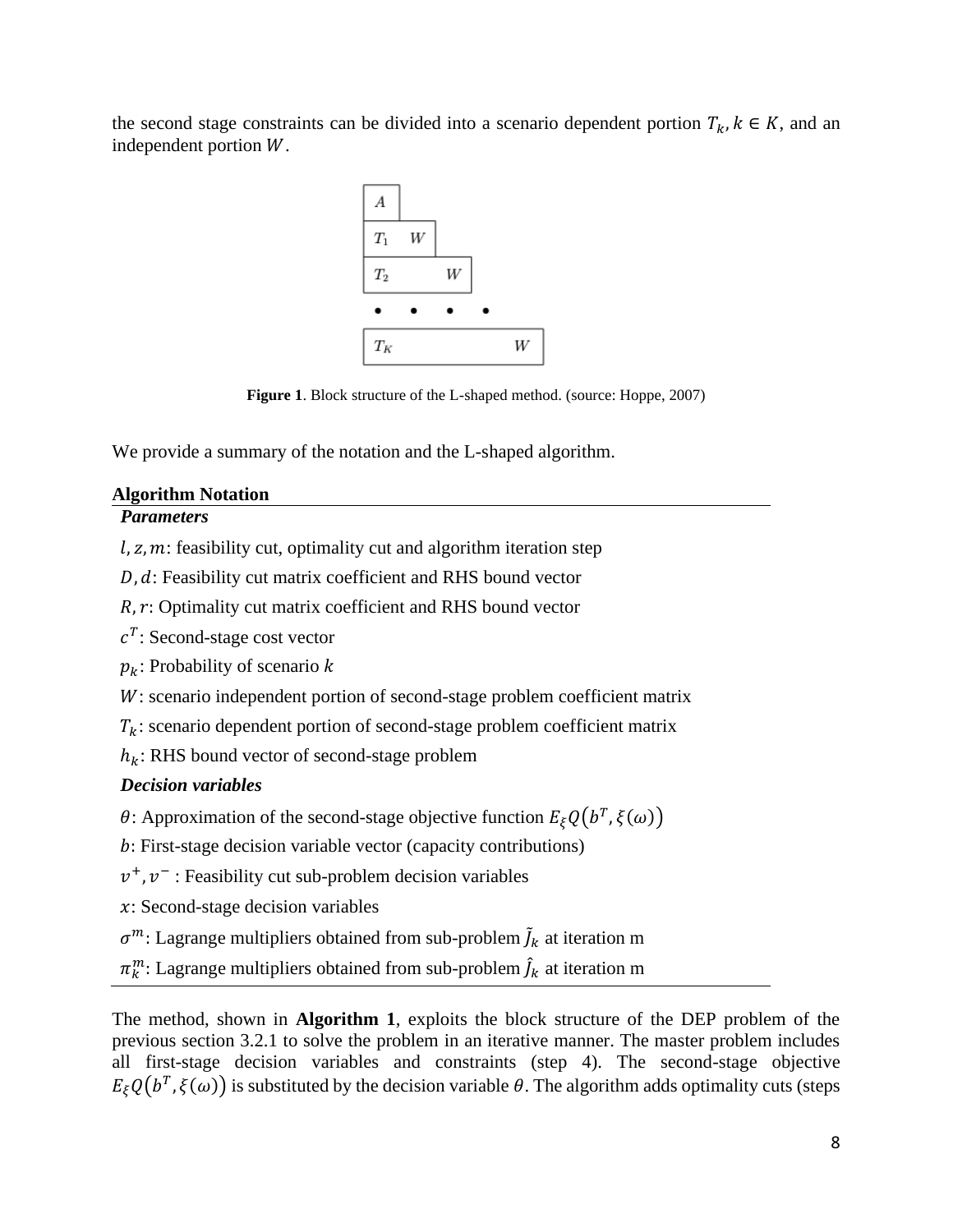10,11) to the master problem in order to approximate the value of the  $E_{\xi}Q(b^T, \xi(\omega))$ . Convergence is achieved when the master problem solution  $\theta^m$  reaches the optimality cut bound (step 13). In addition, the algorithm also adds feasibility cuts (steps 5-9) to the master problem to ensure that the produced solutions will also be feasible for the optimality cut sub-problem in step 10.

**Algorithm 1. L-shaped method (source:** Van Slyke and Wets (1969))

1. **Set**  $l, z, m, d, r = 0$  and  $D, R = 0_{|h|}$ 2.  $m = m + 1$ 3. **If**  $l = 0$ : set  $\theta = 0$  and  $\theta^m = -\infty$ 4. **Solve**  $\{\min J := \theta \mid Db \ge d, Rb + \theta \ge r, b \ge 0, \theta \in R\}$  % Optimal solution is  $(b^m, \theta^m)$ 5. **For**  $k = 1, \dots, K$ : 6. **Solve**  $\{ min \tilde{J}_k := \sum_{i=1}^{|h_k|} v_i^+ + v_i^- \}$  $|h_k| v_i^+ + v_i^- |Wx + v^+ - v^- = h_k - T_k b^m, x, v^+, v^- \ge 0$ 7. **If**  $\tilde{J}_k > 0$ : 8. **Add** vector row  $(\sigma^m)^T T_k$  to matrix D and scalar  $(\sigma^m)^T h_k$  to vector d 9. **Set**:  $r = r + 1$  and **go to step 2** 10. **For**  $k = 1, \dots, K$ : 11. **Solve**  $\{\min \hat{J}_k := c^T x \mid Wx = h_k - T_k b^m, x \ge 0\}$ 12. **Add** vector row  $\sum_{k=1}^{K} p_k (\pi_k^m)^T T_k$  to matrix R and scalar  $\sum_{k=1}^{K} p_k (\pi_k^m)^T h_k$  to vector r 13. **Set**  $z = z + 1$  and  $J^m = \sum_{k=1}^K p_k (\pi_k^m)^T h_k - \sum_{k=1}^K p_k (\pi_k^m)^T T_k b^m$ 14. If  $\theta^m \geq J^m$ : terminate else go to step 2

Matrix W corresponds to second-stage variable coefficients and  $T_k$  to first-stage variable coefficients of Eqs.  $(4) - (9)$ .

### **3.2.3 Sample average approximation method (SAA)**

To further enhance the efficiency of the method, we consider Monte Carlo simulation to obtain a sample  $L$  of the scenarios  $K$ , known as sample average approximation method (Shapiro and Phipott, 2007). This can be run in combination with L-shaped method (e.g. Miller-Hooks et al., 2012) or with DEP. This method works best for cases where the total number of scenarios is very large or even infinite. We can generate a sample:  $\hat{\xi}(1),...,\hat{\xi}(L)$  of L replications where  $i =$ 1, ..., *L* from the random vector  $\xi$ . The sample mean is shown in Eq. (11).

$$
\min_{b} \left\{ \hat{Q}_{L}(b) := \frac{1}{L} \sum_{j=1}^{L} Q(b, \xi(j)) \right\}
$$
 (11)

### **3.3 Cost allocation mechanisms used**

After determining the commitments of the operators, the stability of the coalition is determined using one of several alternative cost allocation mechanisms reviewed in Section 2. The equal-gains allocation mechanism requires computing the total savings. The total savings are calculated as:  $CS(V) = \Phi({\emptyset}) - \Phi(V)$ , where  $\Phi(V)$  is the objective value of (1) that is accompanied with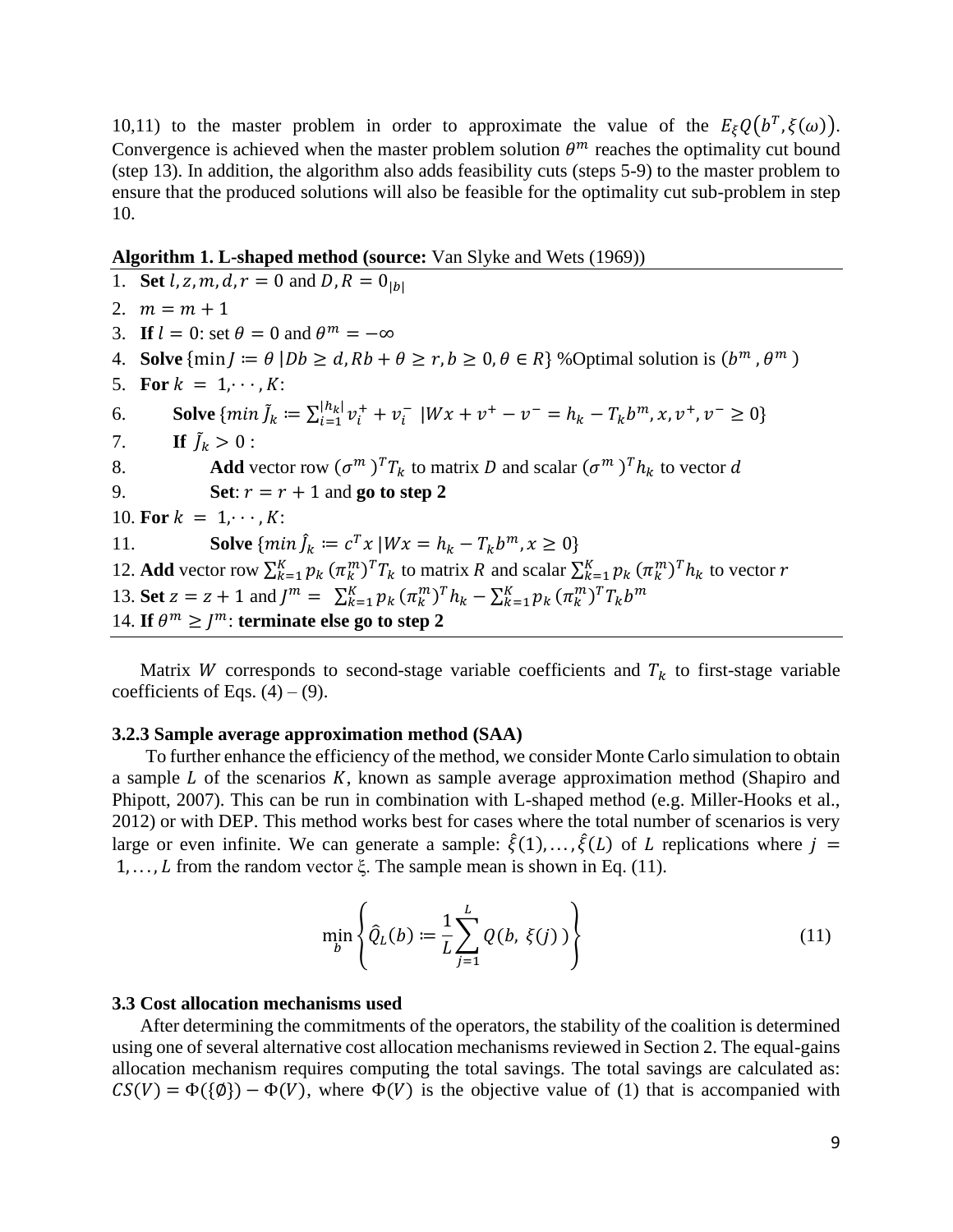additional constraints as shown in Algorithm 2.  $\Phi({\emptyset})$  reflects stand-alone operations where operators are not sharing resources. Then, the allocated payoff for each operator is the same and given by Eq. (12).

$$
X_f^{eq} = \frac{CS(V)}{|F|} \tag{12}
$$

In the proportional cost allocation mechanism, the satisfaction is given by the proportion contributed by each operator, i.e. Eq. (13).

$$
X_f^{pr} = \frac{b_f}{\sum_{f \in F} b_f} \mathcal{CS}(V) \tag{13}
$$

As for the Shapley value, a value function needs to be computed. The values of each coalition subset in the contract design problem are computed using **Algorithm 2** adapted from Shapley (1951) to our model. In step 2, we compute all sub-coalitions  $V$  where the number of sub-coalitions is |F|!. In steps (4) – (6) we iteratively solve the cost-savings resource pooling model of Eq. (1) – (9) |F|! times to compute the potential savings for sub-coalition  $V \in V'$ . The constraint at step 5 along with constraints (10) and (11) block players outside the coalition  $V$  from using pooled resources.

#### **Algorithm 2.** Calculate sub-coalition payoffs

- **1. Begin**
- 2. Compute the set of all possible sub-coalitions  $V'$
- 3. **For** sub-coalition  $V \in V'^*$  **do**:
- 4. **For** any operator *f* ∄ *V* **do**:
- 5. Add constraint to the problem:  $b_f$ ,  $e_a$ ,  $g_a = 0 \forall a \in A_f$
- 6.  $\Phi(V) \leftarrow$  solve problem (5.1) (5.9)
- 7. Compute subsidies under allocation rule  $X(V)$

**8. End.** 

 $*$   $|V'| = |F|!$ ,  $0 \leq |V| \leq |F|$ 

Having computed the values, Eq. (14) is used to obtain the Shapley value.

$$
Sh_f = \sum_{V \subset F} \frac{(V-1)!(F-V)!}{V!} [\Phi(V) - \Phi(V-f)] \tag{14}
$$

This Shapley formula asserts that each player's total gain from a coalition structure is a weighted average of his contributions to all players in smaller coalition structures.

The nucleolus also lies in the core if that exists (Schmeidler, 1969). The nucleolus is calculated by finding the imputations that minimize the maximum dissatisfaction. The excess of Eq. (15) represents the dissatisfaction for the coalition V: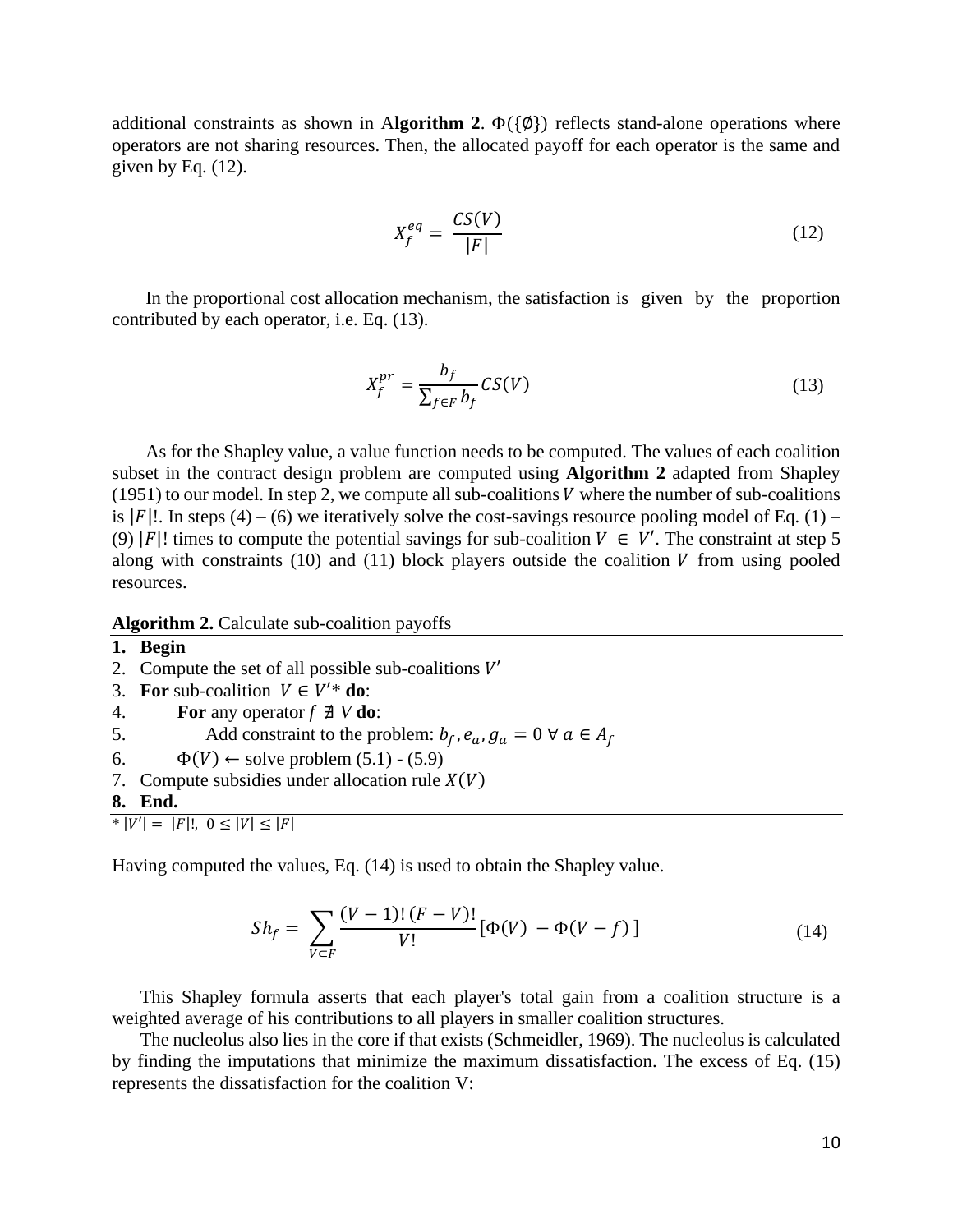$$
e(X,V) = \Phi(V) - \sum_{j \in V} X_j \tag{15}
$$

Also, the core of a game is expressed as a set of imputations:  $\sum_{i \in S} X_i \ge \Phi(V)$ . The  $\tau$ -value is expressed as the unique efficient payoff on interval  $[m(V), M(V)]$  (Tijs, 2003).  $M(V)$  is the marginal contribution allocation vector where each element  $M_i(V)$  expresses the marginal contribution of player  $i$  to the grand coalition:

$$
M_i(V) = \Phi(F) - \Phi(F/\{i\})\tag{16}
$$

This vector is also called the set of Utopia payoffs. The minimum rights vector  $m(V)$  is:

$$
m_i(F) = \max_{V} (\Phi(V) - \sum_{j \in V \setminus \{i\}} M_j(V)) \tag{17}
$$

The concept of the minimum rights vector is quite similar to the nucleolus but instead of minimizing dissatisfaction,  $m_i(V)$  represents the least-amount that player *i* can ask in the grand coaltion.

## **4. Model verification tests**

We demonstrate model feasibility and performance using an illustrative example. We investigate the conditions under which operators will participate in a contract and discuss some key CGT concepts that provide meaningful insights. Finally, we report the results of several costallocation methods and discuss some interesting findings.

#### **4.1. Illustrative example**

Consider the following network instance. Table 1 reports the O-D demand patterns for the illustrative example shown in Figure 2 and Table 2 lists out network parameters.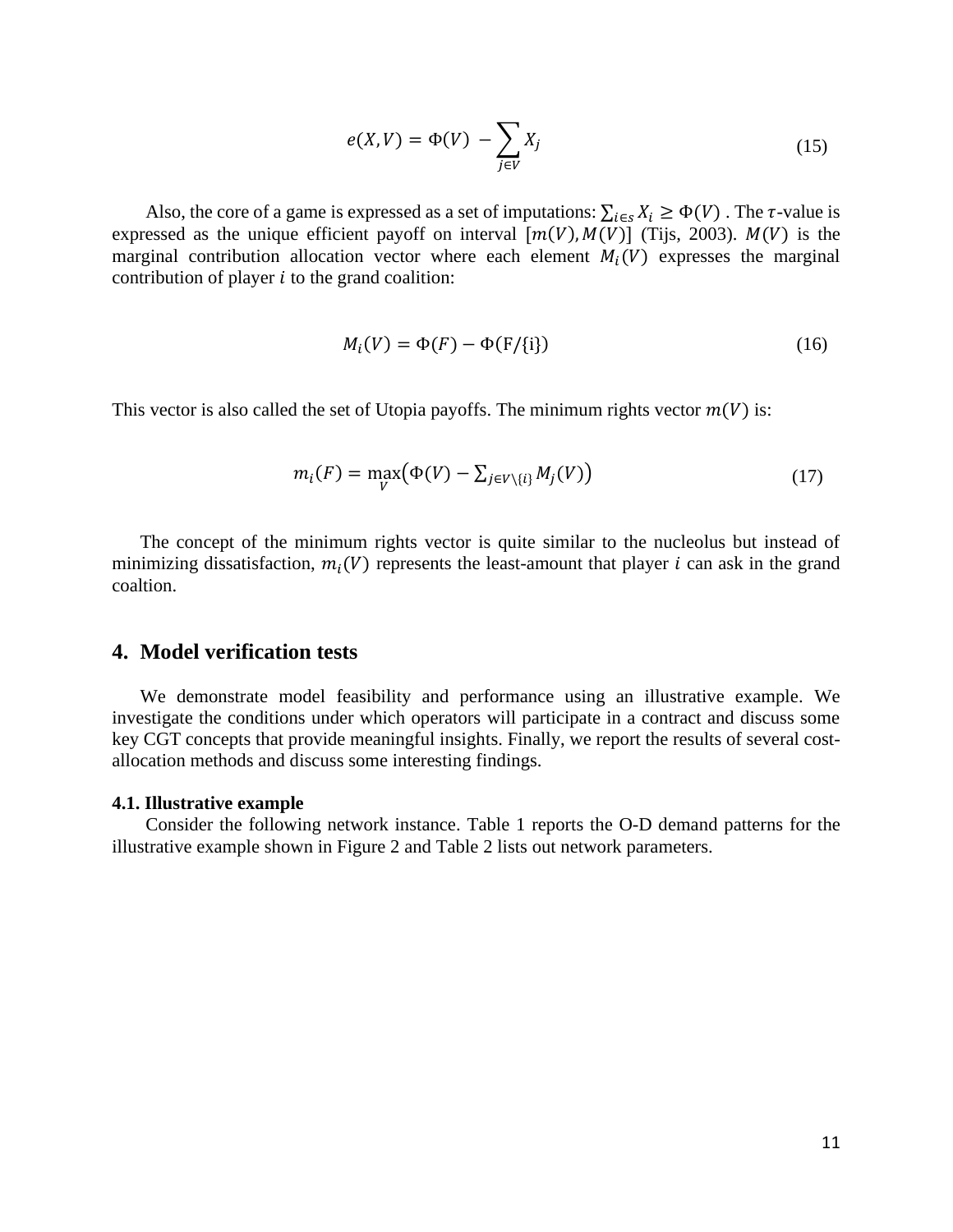

**Figure 2**. Illustrative instance.

Let us now consider disruptive events that can potentially disrupt service on links 12 and 23. Figure 2 shows the probabilities of disruption assumed on the links with an 80% chance of failing completely, i.e. full link closure. These risk profiles may correspond to link-specific disruption events such as signal failure, demonstrations, traffic accidents or a tree falling. These independent probabilities are then used to calculate the scenario tree that enumerates all possible outcomes as described in Birge and Louveaux (2011).

| <b>Table 1. O-D demand</b> |        |  |  |  |
|----------------------------|--------|--|--|--|
| O-D                        | Demand |  |  |  |
| (1,2)                      | 40     |  |  |  |
| (2,3)                      | 60     |  |  |  |
| (1,4)                      | 3      |  |  |  |
| (2,4)                      | 10     |  |  |  |

| <b>From node</b> | To node        | <b>Travel cost</b> | Capacity<br>$f_1, f_2, f_3$ | <b>Failure prob</b><br>$f_1, f_2, f_3$ |
|------------------|----------------|--------------------|-----------------------------|----------------------------------------|
| 1                | $\overline{c}$ | $\overline{2}$     | [4,0,0]                     | [0.8, 0.0]                             |
| $\overline{2}$   | 1              | 2                  | [0,0,50]                    | [0,0,0]                                |
| 1                | 3              | 7                  | [0, 15, 80]                 | [0,0,0]                                |
| 3                | 1              | 7                  | [0,0,0]                     | [0,0,0]                                |
| 1                | $\overline{4}$ | 10                 | [0,0,10]                    | [0,0,0]                                |
| 4                | 1              | 10                 | [0,0,0]                     | [0,0,0]                                |
| 2                | 3              | 3                  | [0,4,0]                     | [0, 0.8, 0]                            |
| 3                | $\overline{2}$ | 3                  | [0, 15, 30]                 | [0,0,0]                                |
| $\overline{2}$   | 4              | 4                  | [0,0,30]                    | [0,0,0]                                |
| 4                | 2              | 4                  | [0,0,0]                     | [0,0,0]                                |
| 3                | 4              | 3                  | [0,0,0]                     | [0,0,0]                                |
| 4                | 3              | 3                  | [0,0,20]                    | [0,0,0]                                |

**Table 2.** Network characteristics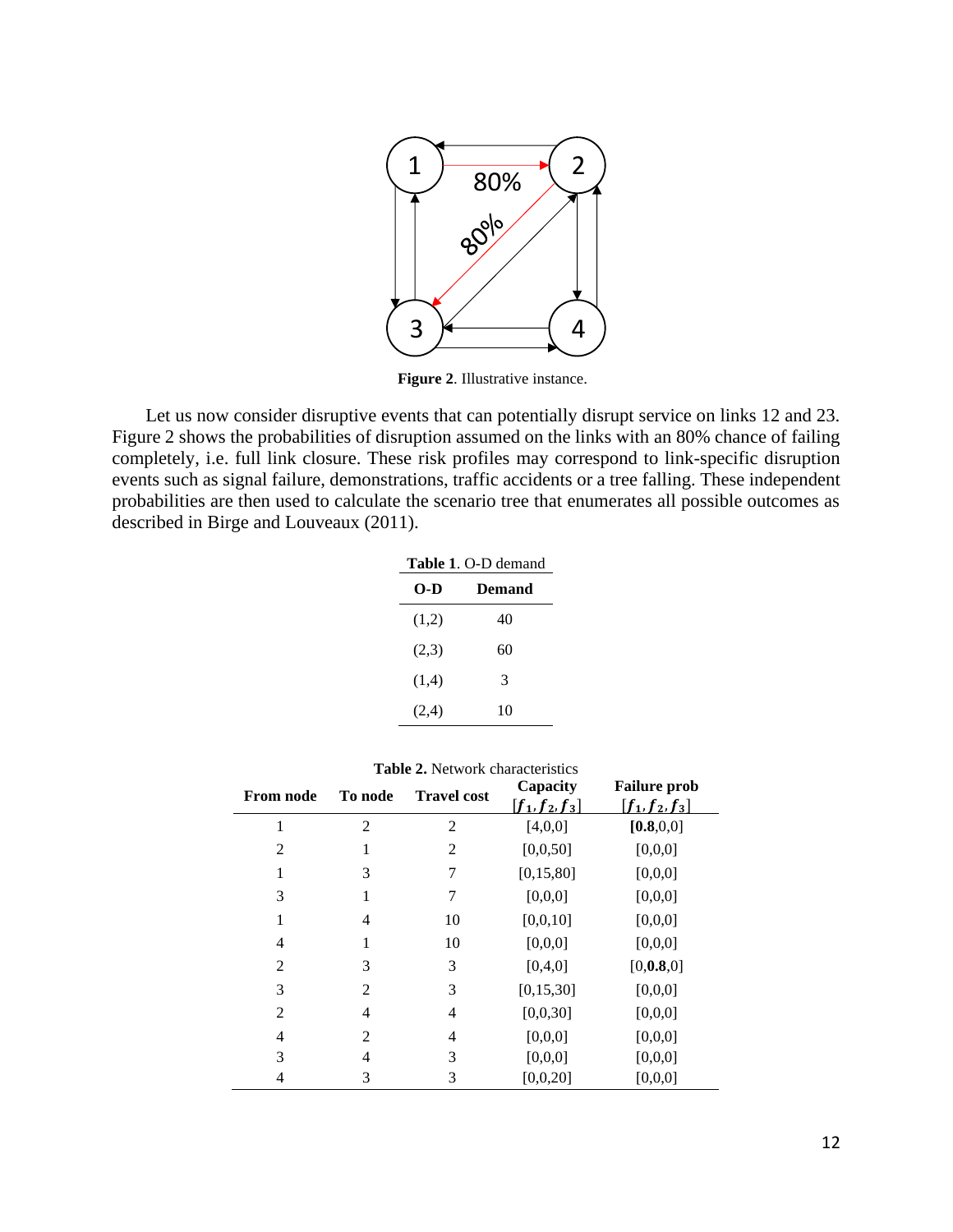#### *4.1.1. L-shaped method illustration*

We illustrate the single-cut L-shaped solution method in Algorithm 1. At iteration 1, set  $\theta^1$  =  $-\infty$ . No feasibility cuts need to be generated since  $\tilde{f}(y, v^+, v^-) = 0$  for all  $1 \leq k \leq K$ . At step  $3, J^1 = 919.6 \ge \theta^1$ , so add the following optimality cut to the master problem:

$$
-2b(1) + 8b(2) + 8b(3) + \theta \ge 919.6
$$

At iteration 2:  $\tilde{J}(y, v^+, v^-) = 4.0$  for scenario  $k = 2$ . Add feasibility cut to the master problem:

$$
b(1) - b(2) + b(3) \ge -34.0
$$

The algorithm generates a total of 13 optimality cuts and 8 feasibility cuts before it reaches the optimal objective value,  $E_{\xi}Q(b^T, \xi(\omega)) = 318$ . Table 3 illustrates the results of the resource pooling model obtained solving the L-shaped method. The results were verified by solving the deterministic equivalent program (DEP).

| <b>Flow Variables</b>       |    | <b>Scenario</b> |    |    | Pooled capacity    | <b>Objective</b> |
|-----------------------------|----|-----------------|----|----|--------------------|------------------|
| X[link, O-D pair, operator] | #1 | #2              | #3 | #4 | (b(1), b(2), b(3)) | value            |
| X[(1, 2), (1, 2), 1]        | 40 | 40              | 40 | 40 |                    |                  |
| X[(1, 2), (1, 4), 1]        | 3  | 3               | 3  | 3  |                    |                  |
| X[(2, 3), (2, 3), 2]        | 60 | 60              | 60 | 60 | (0, 30, 73)        | 318              |
| X[(2, 4), (1, 4), 3]        | 3  | 3               | 3  | 3  |                    |                  |
| X[(2, 4), (2, 4), 3]        | 10 | 10              | 10 | 10 |                    |                  |

**Table 3**. Results of capacity sharing model for small instance

The results in Table 3 suggest the capacity contributions of (0,30,73) are needed to maintain optimal flows. Operator  $f_3$  contributes the largest amount of capacity to the pool while  $f_1$  does not contribute anything. Even if  $f_1$  does not contribute any resources, the operator improves the value of the objective by being able to use the pooled resources and thus provide more capacity to its' users.

#### *4.1.2. Operator savings allocations*

We now employ **Algorithm 2** to calculate the cost-savings for each coalitional structure in our illustrative example. The results are given in Table 4. We use the measure of synergy to evaluate the importance of a coalition. The synergy of a coalition  $V$  is given by the ratio of savings divided by the total costs shown in Eq. (18).

$$
Synergy(V) = \frac{CS(V)}{\Phi(V)}\tag{18}
$$

The measure of synergy is very important in understanding the effectiveness of each coalition. It can be a very useful tool for government agencies when deciding which transportation providers to invite to take part in the mobility contracts.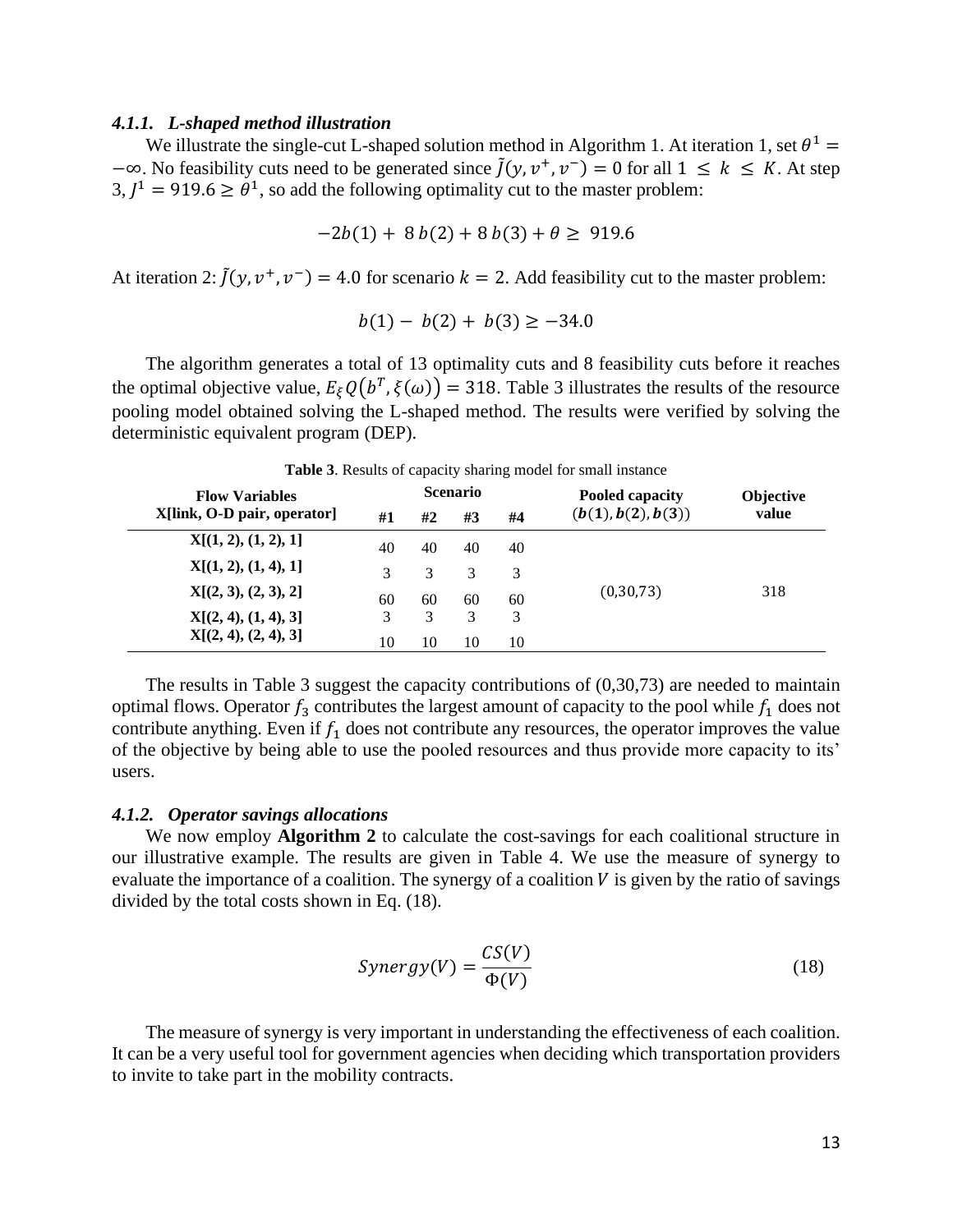| Coalition V     | V(s)  | CS(V) | Synergy(V) |
|-----------------|-------|-------|------------|
| $\{\emptyset\}$ | 919.6 | 0.0   | 0.00       |
|                 | 919.6 | 0.0   | 0.00       |
| $\sim$          | 919.6 | 0.0   | 0.00       |
| [3]             | 919.6 | 0.0   | 0.00       |
| 12              | 679.6 | 240.0 | 0.35       |
| 13              | 543.6 | 376.0 | 0.69       |
| $[23]$          | 621.2 | 298.4 | 0.48       |
| 123             | 318.0 | 601.6 | 1.89       |

**Table 4**. Coalition results

Table 5 summarizes the results obtained under different allocation rules for the coalition of three operators {123}. While there is no ubiquitous "appropriate" allocation method, we consider the Shapley value to be an adequate indicator for resource pooling problems. Different allocation rules will distribute subsidy amounts differently to operators conforming to the criteria that are set by each allocation rule  $X(V)$ . Computations were performed in TUGlab (Calvo and Rodriguez, 2006) and MatTU Games (Meinhardt, 2020).

| Tabit 9. Combarison of uniclent anocation mechanisms |                       |                              |                  |                |                  |                |        |
|------------------------------------------------------|-----------------------|------------------------------|------------------|----------------|------------------|----------------|--------|
| Allocation<br>rule<br><b>Operator</b>                | Equal<br>Satisfaction | Proportional<br>contribution | Shapley<br>value | Core<br>center | <b>Nucleolus</b> | $\tau$ – value | Utopia |
|                                                      | 200.53                | 0.00                         | 203.73           | 203.15         | 206.93           | 199.36         | 303.20 |
| 2                                                    | 200.53                | 175.22                       | 164.93           | 136.90         | 129.33           | 144.48         | 225.60 |
|                                                      | 200.53                | 426.38                       | 232.93           | 261.55         | 265.33           | 257.76         | 361.60 |

**Table 5**. Comparison of different allocation mechanisms

\*subsidy amounts are given in terms of travel cost savings

The game presented in this section is non-convex (supermodularity condition is violated) but superadditive and thus all CGT methods listed in Table 5 are core allocations that maintain stability of the capacity sharing agreement. For example, if the operators agree to a cost allocation of the benefits based on the amount of resources that each operator contributes (proportional contribution), then the allocation vector does not belong in the core. This method is especially unreliable since cost-savings model solutions may not be unique.

Figure 3 depicts the core of the game. Every payoff vector that lies in the core (dark polygon) is considered a fair and stable solution. The set of core points that also lie in the left-hand side of the large white triangle represent allocations where operator 2 receives no payoff but nevertheless are considered stable. For example,  $b^T = (0,0,207)$  is also an optimal solution to the problem (1)-(9) but the proportional contribution allocation is significantly different: (0,0,601.6) than Table 5.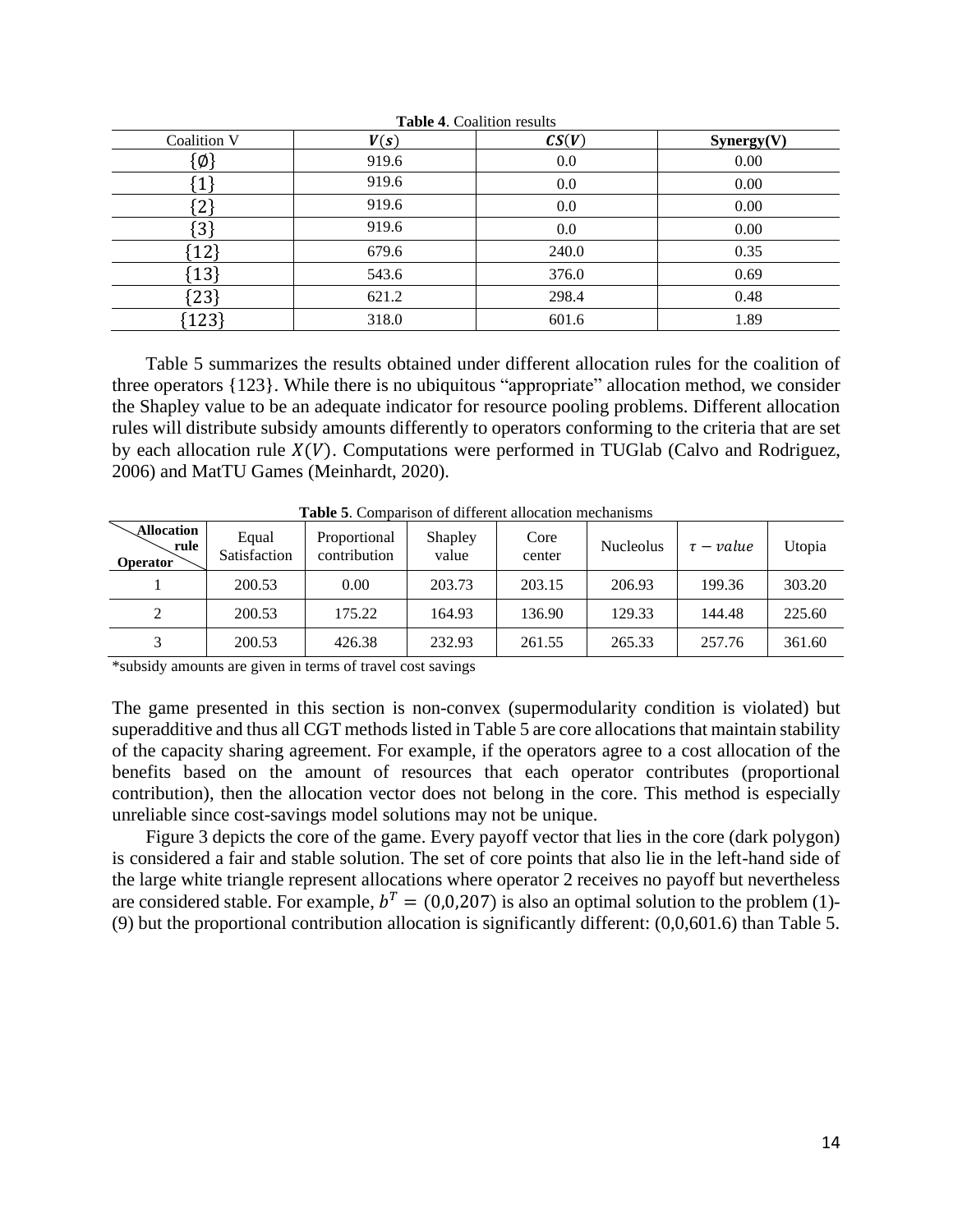

**Figure 3**. The core of the game (dark grey area) and allocation methods of table 5: the core center (white cross), Nucleolus (green circle),  $\tau$ -value (blue diamond), Shapley value (cyan asterisk), equal satisfaction (yellow star), Utopia payoffs (red triangle) and proportional contribution (magenta square).

### **4.2 Performance evaluation**

We compare the performance of all three solution methods: L-Shaped method and DEP with enumerated scenarios, and SAA-DEP (the sample sizes are noted in Table 7). The computational results are obtained using Gurobi 9.0 in Python 3.7.3 on a 13'' MacBook Air laptop i-7 laptop with 8GB RAM 1600MHZ-DDR3 and OS Catalina 10.15.4. To compare the performance of these solution methods we generate 6 random grid network instances. Table 6 provides a summary of parameters used to create these test instances. The instances can be found in Pantelidis (2020).

| <b>Table 6.</b> Random network parameters |                           |  |  |  |
|-------------------------------------------|---------------------------|--|--|--|
| <b>Parameter</b>                          | Value                     |  |  |  |
| $#$ of links                              | $2(N-\sqrt{N})$           |  |  |  |
| $W_{ij}$                                  | Random INT[1, $N/5 + 1$ ] |  |  |  |
| F                                         | $\sqrt{N}$                |  |  |  |
| $c_{ij}$                                  | Random INT[0,100]         |  |  |  |
| # of scenarios                            | $2^{\sqrt{N}+4}$          |  |  |  |
| # of O-D pairs                            | $\sqrt{N}+4$              |  |  |  |
| d <sup>s</sup>                            | Random INT[0,100]         |  |  |  |
| $p_{ij}$                                  | Random $[0.6,1]$          |  |  |  |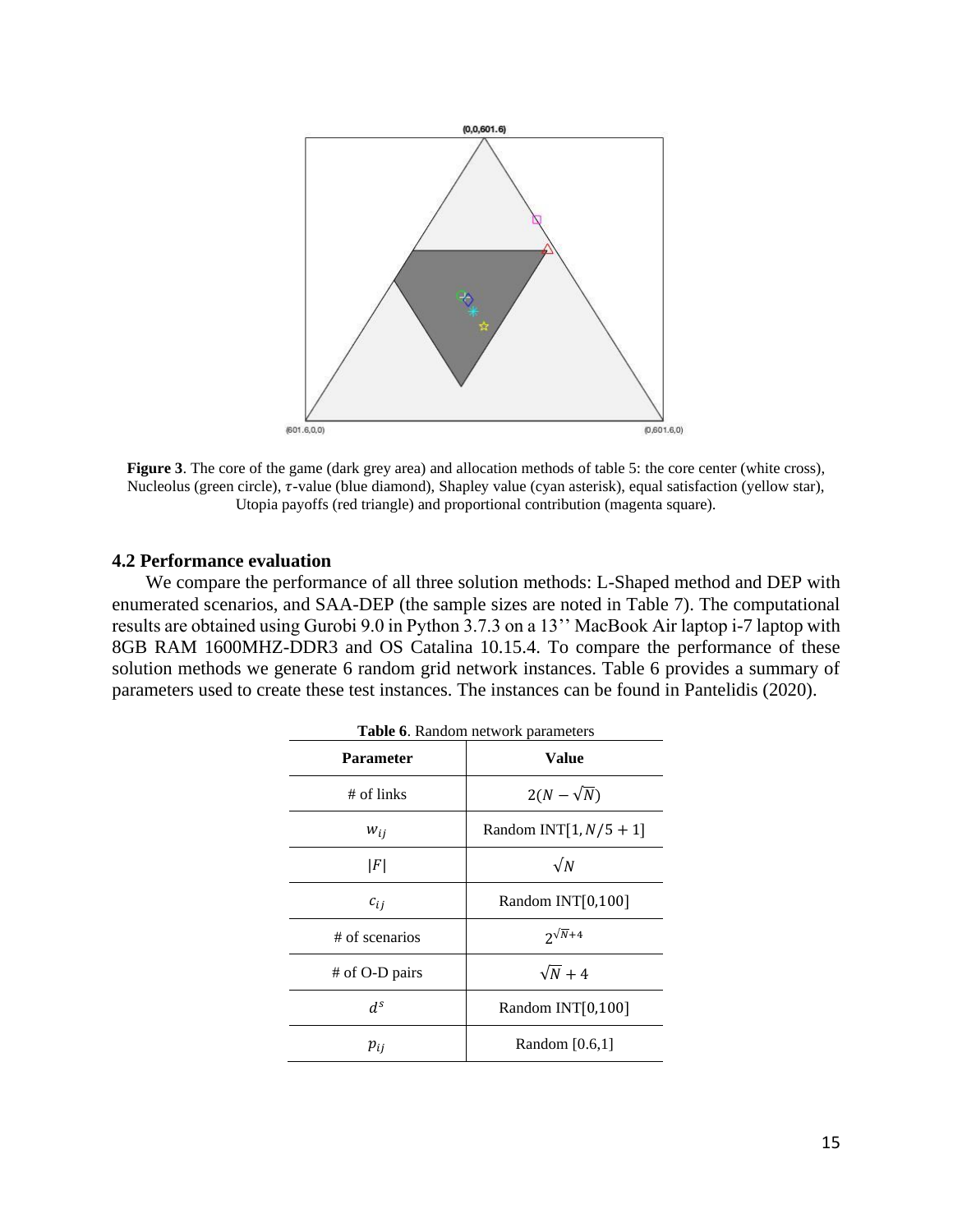Link operators and vulnerable links are assigned randomly, and their respective values are drawn from formulas listed in Table 6. For each O-D pair an alternative path is generated to ensure that flow constraints are met. The results are summarized in Table 7.

| <b>DEP</b><br>runtime | L-shaped<br>runtime | SAA<br>runtime     | SAA Opt.<br>Gap | Sample size | <b>Nodes</b> | O-D pairs | Scenarios |
|-----------------------|---------------------|--------------------|-----------------|-------------|--------------|-----------|-----------|
| 7 sec                 | 44 sec              | 2 sec              | 0.03%           | 100         | 16           | 8         | 256       |
| 19 sec                | $1.9 \text{ mins}$  | 2 sec              | 0.03%           | 100         | 16           | 9         | 512       |
| 2.6 mins              | $20.9$ mins         | 27 sec             | 0.05%           | 250         | 36           | 10        | 1024      |
| $12.3 \text{ mins}$   | 47.4 mins           | 46 sec             | 0.02%           | 250         | 36           | 11        | 2048      |
| 2.3 hours             | 9.4 hours           | $2.4 \text{ mins}$ | 0.03%           | 500         | 64           | 12        | 4096      |
| $\cdot$               | 13.7 hours          | 2 mins             | 0.05%           | 500         | 64           | 13        | 8192      |

**Table 7**. Algorithm performance results

\* Solver out of memory

The single-cut L-shaped algorithm becomes more efficient than the DEP once the number of scenarios grows sufficiently large. More scenarios cause a linear increase in the L-shaped runtime but an exponential increase in the DEP runtime. However, we should also mention that Python has difficulties handling a large number of iterations which justifies the large threshold (for 8192 or more scenarios) where the L-shaped algorithm becomes more efficient than the DEP. Overall, Gurobi solution times were very similar using different solving methods (simplex, dual simplex and Barrier method). The technological advances found in modern solvers (sparse matrices, multithreaded computing and pre-solve methods) have improved the solution times of large linear programs. The SAA proves to be adequate for such problems both in solution quality (less than 0.1% optimality gap) and runtime. Based on the results reported in Table 7, the SAA can be solved quite efficiently alongside DEP when the sample size is sufficiently small. For very large sample sizes, the SAA can be solved instead using the L-shaped method.

### **5. Randstad network case study**

We apply our modelling approach to design a contract between the operators of the public transport network of part of the Randstad Zuidvleugel region in the Netherlands (Figure 4). The Randstad Zuidvleugel is the southern ring of the Randstad and was used as a case study in Cats et al. (2016) to identify critical links and study disruption effects. The high demand intensity and the large number of multimodal routes imply that disruption costs will be significant for both travelers and operators. Yearly passenger disruption costs resulting from disruptions on one single light rail link in the case study network can exceed  $\epsilon$ 900,000 (Cats et al., 2016). For this reason, we identify a need for operators to hedge the disruption risks and insure the most critical routes. For the Randstad network, a large dataset is available for the period between January 2011-August 2013.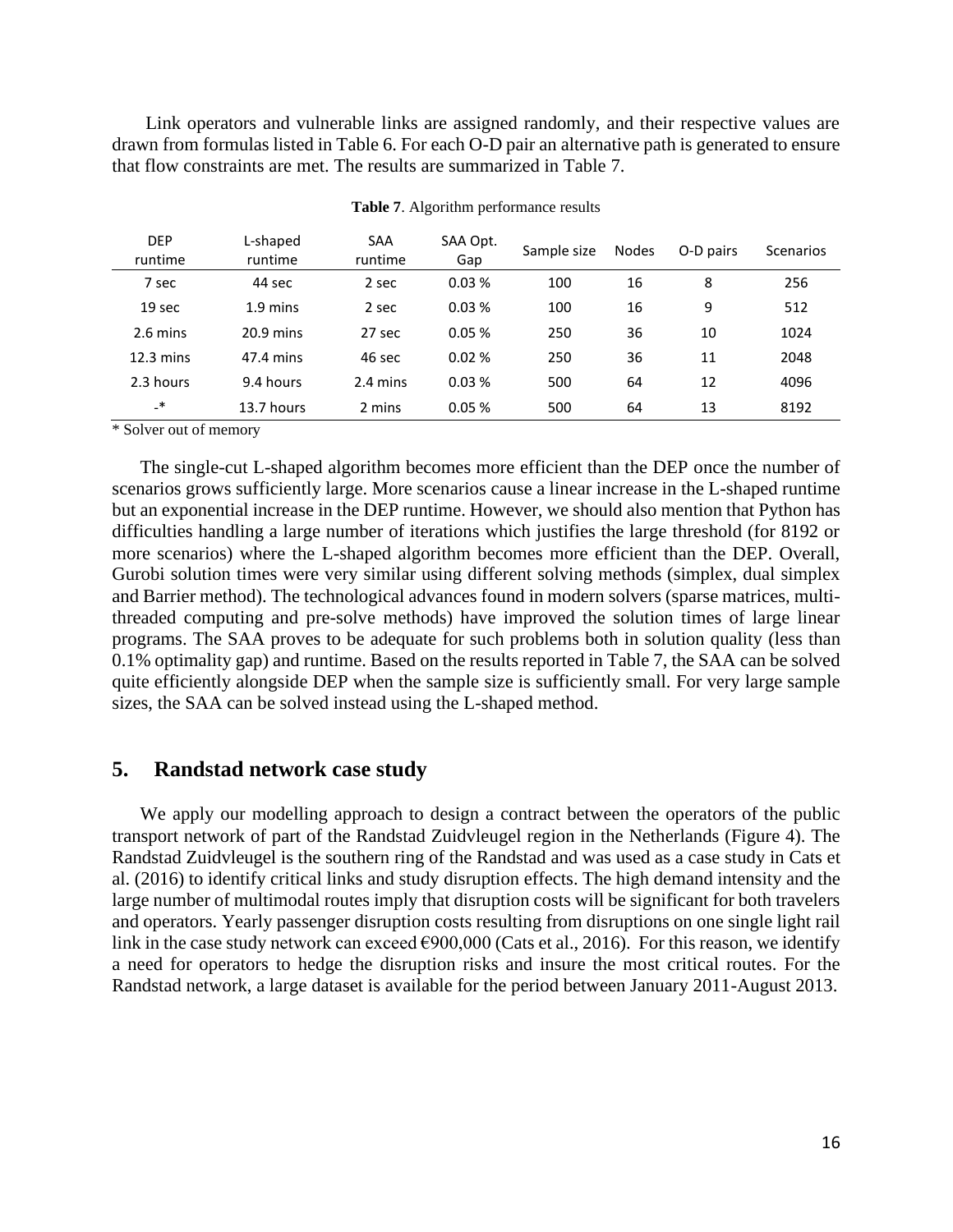

**Figure 4**. The Randstad network. Source: (Cats et al., 2016)

### **5.1. Network operators**

During the analysis period, the case study network consists of six different types of services that are ultimately owned by four transportation entities: Dutch Railways (NS), HTM, RET and Connexxion (now EBS). Table 8 presents a summary of transportation services provided in the case study network and Figure 5 presents a GIS figure of the 4 operators' networks generated from GTFS data.

| <b>Operators</b>                                          | <b>Dutch Railways</b> |             |             | <b>HTM</b>     | <b>RET</b>  | <b>Connexion</b> |
|-----------------------------------------------------------|-----------------------|-------------|-------------|----------------|-------------|------------------|
| <b>Parameters</b>                                         | $NS-I$                | $NS-L$      | <b>HTM</b>  | <b>HTMBuzz</b> |             |                  |
| Capacity<br>$(1000 \times$ passengers/hour)               | 4.75                  | 2.50        | 107.25      | 23.2           | 32.76       | 6.48             |
| # of Failures (7-9AM)<br>[min, average, max]              | [0,0.023,1]           | [0,0.027,2] | [0,0.392,3] | [0, 0.128, 2]  | [0,0.025,1] | [0,0.011,1]      |
| <b>Average link frequency</b><br>(trips per hour)         | 0.8                   | 0.23        | 9.43        | 8.15           | 3.66        | 18.0             |
| <b>Demand</b><br>$(1000 \times \textit{passengers/hour})$ | 5.5                   | 7.1         | 193.3       | 12.5           | 8.0         | 4.5              |
| <b>Total network length</b><br>(km)                       | 131.76                | 223.04      | 298.82      | 196.43         | 72.44       | 32               |

**Table 8.** Randstad network parameters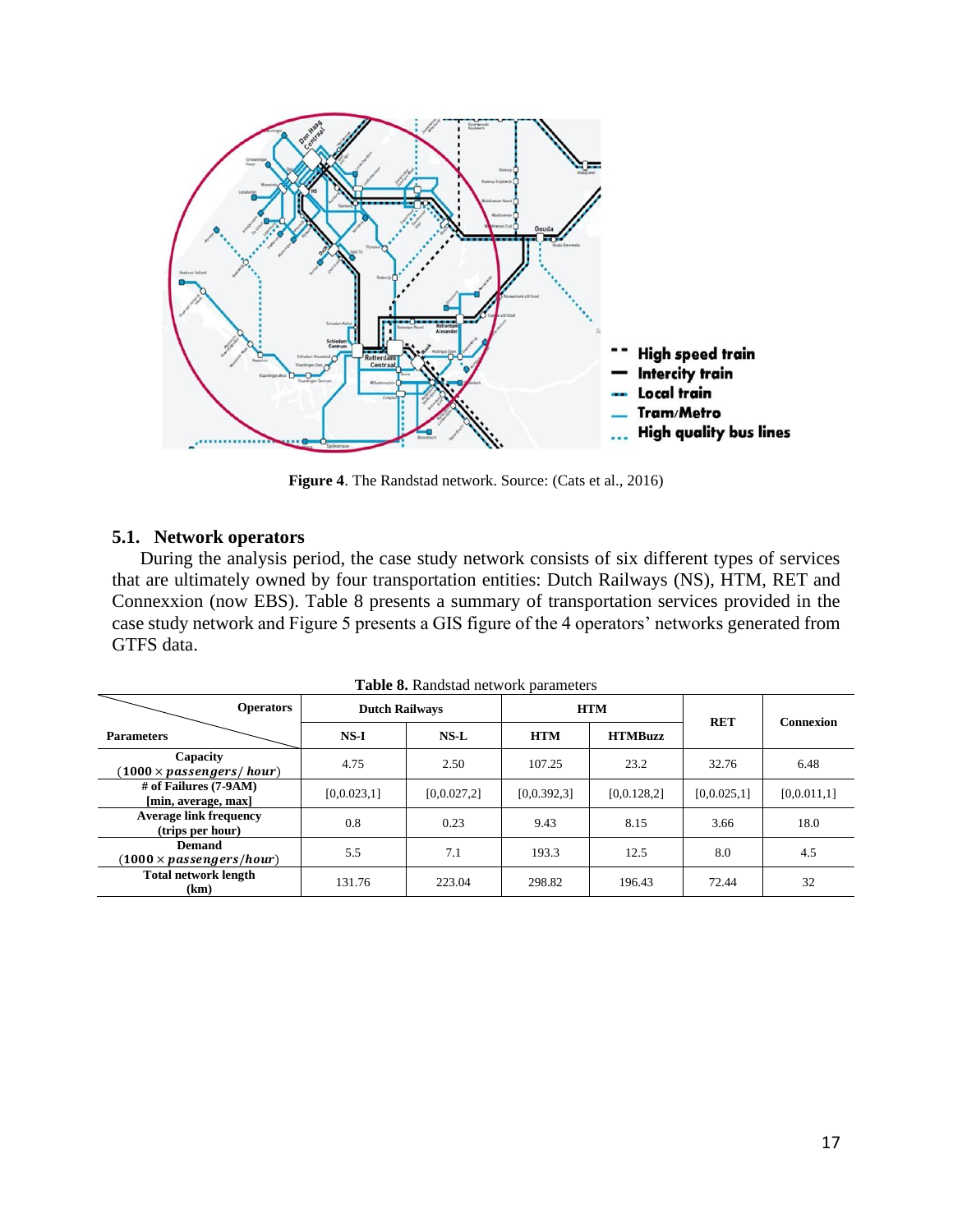

**Figure 5.** GIS map of the four operators for the case study from GTFS data.

The network shown in Figure 5 includes two train services (NS-I, NS-L) that belong to the national railway company NS (Dutch Railways), the Hague-based HTM urban rail (tram and light rail) service that also owns an urban bus fleet that until 2019 operated under the HTM-Buzz flag, the Rotterdam-based RET that runs the metro/light rail service between Hague and Rotterdam and a fleet of buses. Finally, the international company Connexxion owned by [Transdev](https://en.wikipedia.org/wiki/Transdev) owns a bus fleet that provides service between Delft and Zoetermeer. It is now EBS.

Some of these transportation providers can be considered part of larger transportation agencies in terms of strategic planning and decision making. The intercity train service (NS-I) is operating between Leiden Central, The Hague, Rotterdam and Gouda. The local train service (NS-L) includes all local train services between the same stations. All train services are cordoned at Leiden Central / Gouda / Rotterdam Central. The NS (Dutch Railways) is responsible for operating both the intercity and local services in the case study area and are illustrated in Figure 4 (dashed and solid black lines).

### **5.2. Network characteristics**

Within this area there is a high-density public transport network, consisting of train, metro, light rail, tram, regional and urban bus services that serve more than 400,000 commuters daily. An origin-destination matrix was approximated by a combination of empirical data (passenger counts,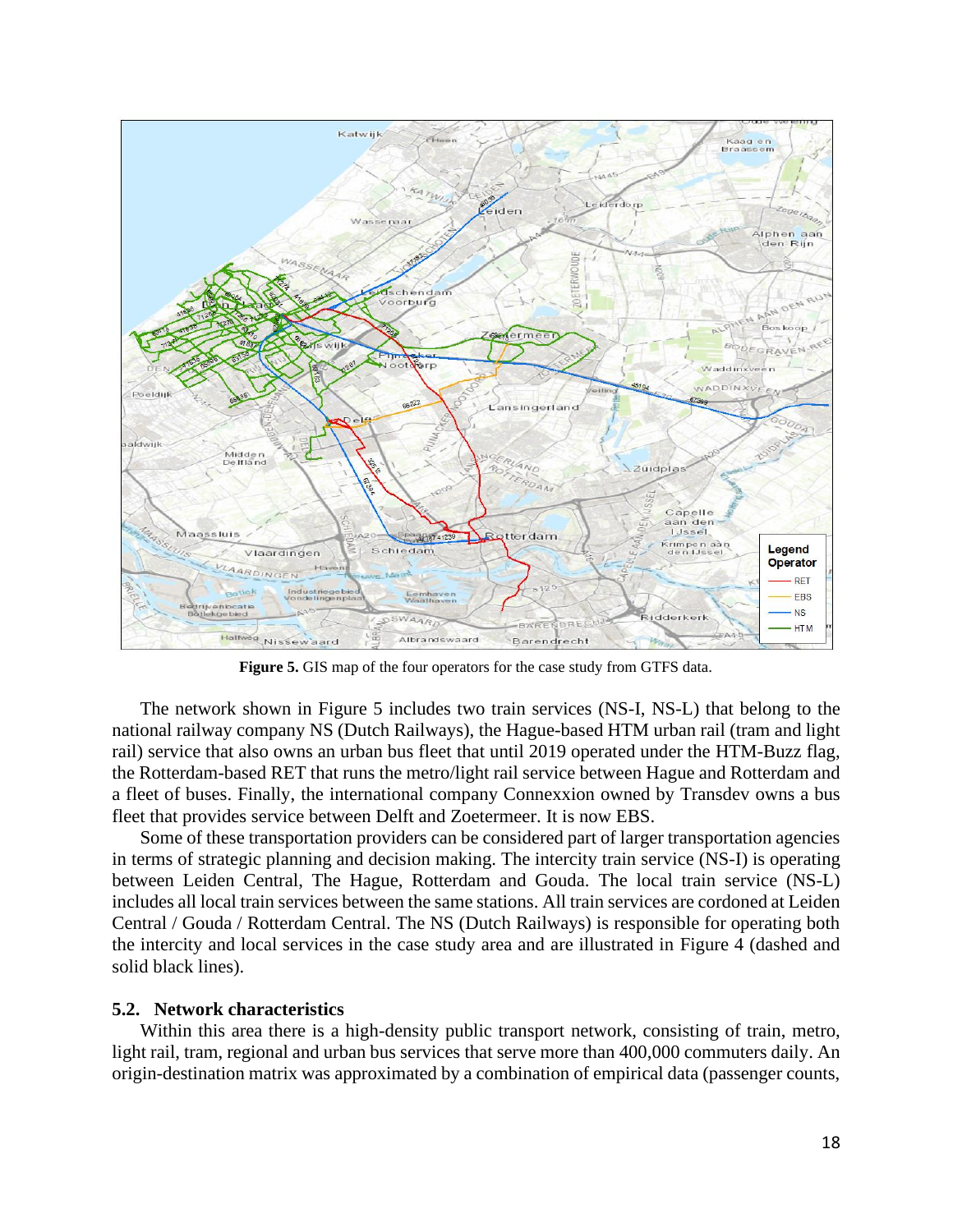smart card records), transport demand model estimations and for certain routes for which no information was available estimated based on the available capacity and assumed occupancy rates.

Passenger demand and service supply correspond to the 2-hour AM peak period (7-9 a.m.). Link capacity is defined as the product of the crush capacity per public transport vehicle and the number of public transit trips within the AM period. We assume that links are unidirectional and travel costs are calculated according to average running time of link services.

We compute coalition values, pool contributions and subsidies for the four operators present in the case study network. For this experiment we use the 80 highest-volume O-D pairs with a total demand amounting to 223,800 passengers/hour for the entire region. Some of these pairs have unique transit network paths to their destination which may be disrupted leading to infeasible solutions due to violating constraint (5). To account for that, we assume that these travelers can also use alternative modes of transportation such as carpooling, bike, taxi, etc. These alternatives are presented as additional un-capacitated direct-connection links for each network O-D pair. The cost of these links will be calculated as:

$$
alt.
$$
 mode cost =  $10 \times (cost of shortest path)$ 

Where the cost of shortest path is the minimum travel path of each pair in the Randstad transit network. Table 8 presents the basic parameters of the network that are used to run the computation experiments. We conduct 10000 randomized Bernoulli trials to estimate the average, minimum and maximum number of disruptions that may occur during the morning peak hours (7-9AM) by using the exposure time over the total operation time ratio. We can see that HTM is more vulnerable to disruptions which can be attributed to higher service frequencies. The demand in Table 8 represents the commuters' willingness to use public transit services by identifying the least-cost route of each O-D pair. Total network capacity is 176.94 (1000  $\times \frac{passengers}{ hours}$  $\frac{\text{seugers}}{\text{hour}}$ ).

#### **5.3. Disruption data**

The network disruption data reflect the disruption exposure by calculating the expected time that a link is exposed to disruptions per time period (*frequency*  $\times$  *duration*) compared to the total time public transport services are provided on this same link. Based on this premise, failure probabilities are derived from the ratio: (*exposure time* / total operating hours). The network disruption data were obtained from Cats et al. (2016). The disruption log information was obtained from different service providers via an API. This data contained information about disruptions for a period of 2.5 years for the train network (NS-I, NS-L), and for a period up to 3 months for the tram and bus networks. Note that disruption data is for databases dating back to 2013. Since the network includes more than 1400 links, the number of scenarios is over  $2^{1400}$  and hence network disruption effects can only be captured by Algorithm 2.

#### **5.4. Results and analysis**

In this section we present a summary of the computational results using SAA. The algorithm was coded in Python 3.7.3 using Gurobi 9.0. The capacity sharing model needs to be run for every sub-coalition, resulting in 4! iterations to obtain the total transportation costs for each. We limit the sample size of the problem to  $N = 200$  (6GB memory was required to solve each optimization run). To increase the robustness of our estimation, we ran the SAA five times for each subcoalition  $(5 \times 4!)$  optimization runs in total) to obtain the average to compute the cost savings of each coalition. The procedure runtime for all runs exceeded 20 hours.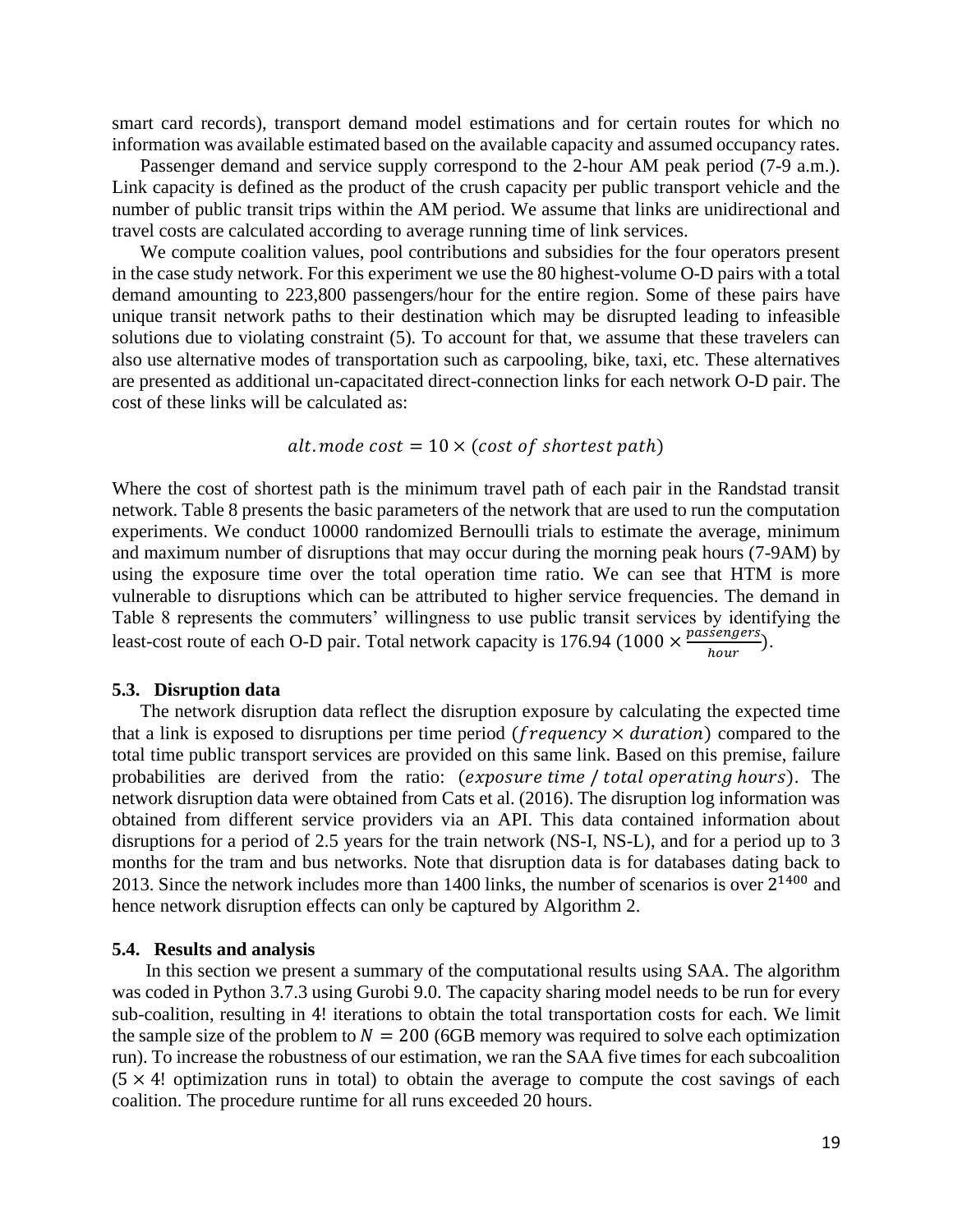#### *5.4.1. Coalition savings results for the baseline scenario*

Table 9 provides a summary of the results. Since each iteration is solved multiple times (5 times), we report the average and standard deviation of the objective value. Cost-savings and synergy measures are computed using average values of V(s).

| <b>Tuble</b> 2. Buyings (in number pussenger immutes) and Byitergy |                                                |       |            |  |  |
|--------------------------------------------------------------------|------------------------------------------------|-------|------------|--|--|
| Coalition s                                                        | V(s)<br>$\left[avg, std \times 10^{-4}\right]$ | CS(s) | Synergy(s) |  |  |
| $\{\emptyset\}$                                                    | [3.25, 21]                                     | 0.0   | 0.00       |  |  |
| {1}                                                                | [3.25, 21]                                     | 0.0   | 0.00       |  |  |
| ${2}$                                                              | [3.25, 21]                                     | 0.0   | 0.00       |  |  |
| ${3}$                                                              | [3.25, 21]                                     | 0.0   | 0.00       |  |  |
| ${4}$                                                              | 3.25, 21                                       | 0.0   | 0.00       |  |  |
| ${12}$                                                             | [2.77, 12]                                     | 0.479 | 0.173      |  |  |
| ${13}$                                                             | [2.77, 7.2]                                    | 0.480 | 0.173      |  |  |
| $\{14\}$                                                           | [2.88, 7.1]                                    | 0.373 | 0.129      |  |  |
| ${23}$                                                             | [2.42, 8.4]                                    | 0.830 | 0.343      |  |  |
| $\{24\}$                                                           | [2.55, 17]                                     | 0.702 | 0.275      |  |  |
| {34}                                                               | [3.12, 1.6]                                    | 0.129 | 0.041      |  |  |
| ${123}$                                                            | $\left[1.96$ , $7.4\right]$                    | 1.294 | 0.660      |  |  |
| {124}                                                              | [2.16, 2.9]                                    | 1.096 | 0.507      |  |  |
| ${134}$                                                            | [2.64, 1.8]                                    | 0.608 | 0.230      |  |  |
| ${234}$                                                            | [2.26, 4.3]                                    | 0.993 | 0.439      |  |  |
| ${1234}$                                                           | [1.81, 4.9]                                    | 1.436 | 0.793      |  |  |

**Table 9**. Savings (in million passenger-minutes) and Synergy

As shown in Table 9, a capacity pooling contract can improve network performance by almost  $44\%$  ( $CS = 1.436$ ) which is remarkable. The measure of synergy is indicative of the efficiency of a coalition. For example, the coalition {123} has a synergy measure of 0.660 which is very close to that of the grand coalition {1234} that has a synergy measure 0.793. This measure can be a very useful tool for decision-making and can assist government agencies in identifying critical operators that can benefit horizontal cooperation schemes significantly.

After identifying these cost-savings coalitions, we report several cost-allocation methods that have desirable properties in terms of fairness and stability in Table 10. These values are reported in million passenger-minutes, which can then be monetarized by choosing an appropriate value of time parameter.

| <b>Table To.</b> Cost anocations (in immon passenger-immutes) |                  |                  |                |        |  |  |  |
|---------------------------------------------------------------|------------------|------------------|----------------|--------|--|--|--|
| <b>Allocation rule</b><br>Operator                            | Shapley<br>value | <b>Nucleolus</b> | $\tau$ – value | Utopia |  |  |  |
| Dutch Railways                                                | 0.333            | 0.372            | 0.370          | 0.443  |  |  |  |
| <b>HTM</b>                                                    | 0.575            | 0.740            | 0.736          | 0.828  |  |  |  |
| <b>RET</b>                                                    | 0.317            | 0.252            | 0.237          | 0.341  |  |  |  |
| Connexxion                                                    | 0.212            | 0.072            | 0.094          | 0.142  |  |  |  |

**Table 10.** Cost allocations (in million passenger-minutes)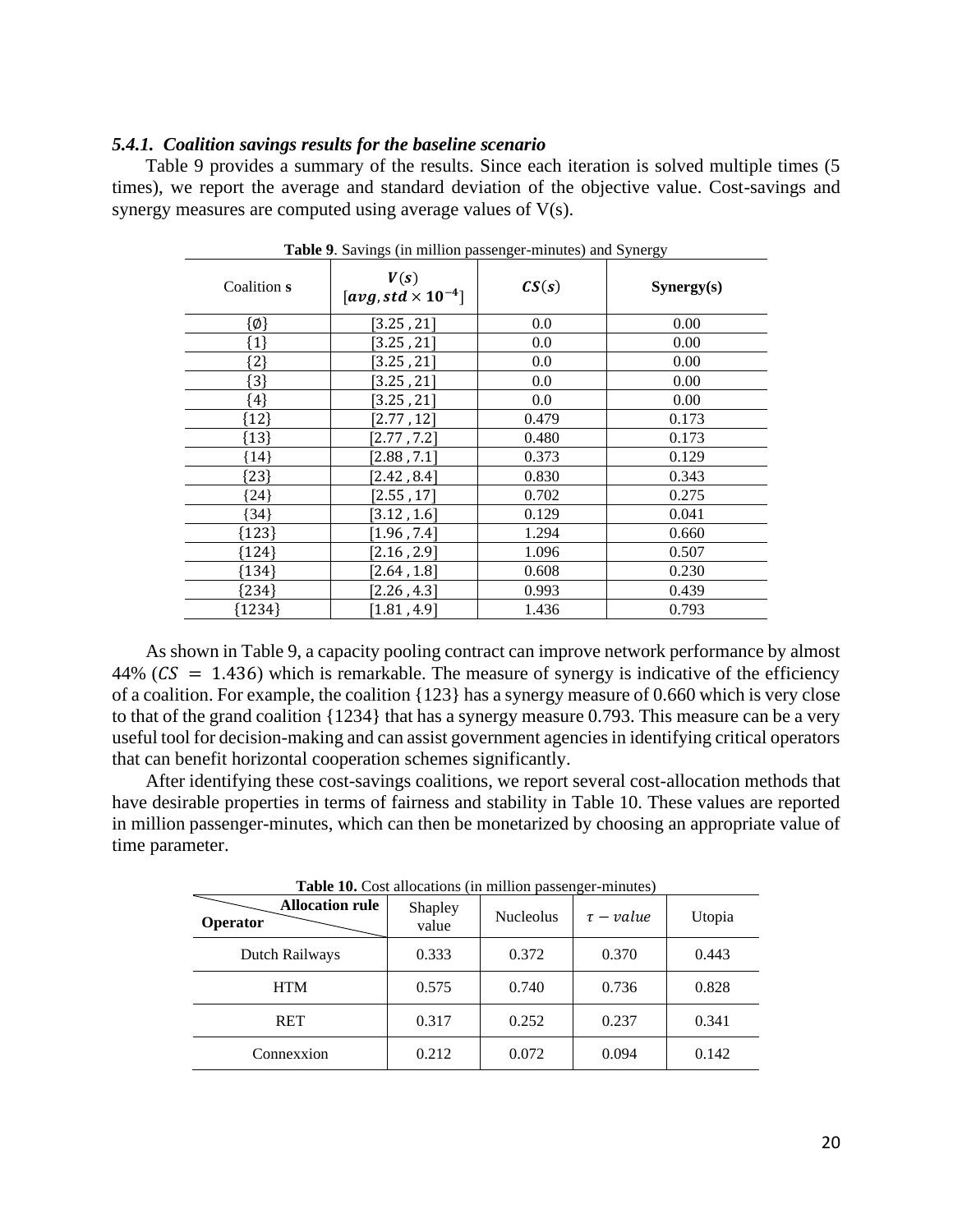Every allocation rule identifies HTM as the most critical operator in the network, followed by RET. As shown in Figure 5, HTM offers a highly versatile network with many redundant paths available. RET forms the main connection between Rotterdam and Den Haag. Those could be potential reasons for their bargaining power.

The game is non-convex since supermodularity is violated (e.g.  $V(123) - V(12)$ )  $V(1234) - V(124)$ ). The game core is illustrated in Figure 6 along with its four edges. Every subsidy allocation combination that lies inside the core represents a stable outcome. The core provides unique insights in determining the strength of each sub-coalition. The 4-dimensional core can be further broken down in 3-demensional surfaces. In that case the coalition {124} which corresponds to a resource pooling contract between Dutch Railways, HTM and Connexion is the most effective and stable agreement. This sort of analysis can provide important insights into setting strategic goals and designing insurance contracts. It also shows which players (or operators) can find a common ground more easily than others.



**Figure 6**. Core results for the Randstad operators (baseline).

#### *5.4.2. Coalition savings results with capacity reduction*

In this section, we assume a second scenario where HTM operates on capacities degraded by 80% of the original in Table 8. The network parameters are given in Table 11, where the remaining 20% capacities are highlighted in bold.

Table 12 provides a summary of the results. The savings of the grand coalition are 40% of the total flow costs, compared to 44% in the base case. The capacity reduction for HTM accounts for 59% of total network capacity reduction (from 176.94 to 72.58) but total costs are reduced only by 1.5% (from 3.25 to 3.30 million passenger-minutes) implying that HTM does not contribute a great amount of resources to other operators. This observation conflicts with the fact that the company should receive the greatest amount of cost allocation to ensure a stable outcome.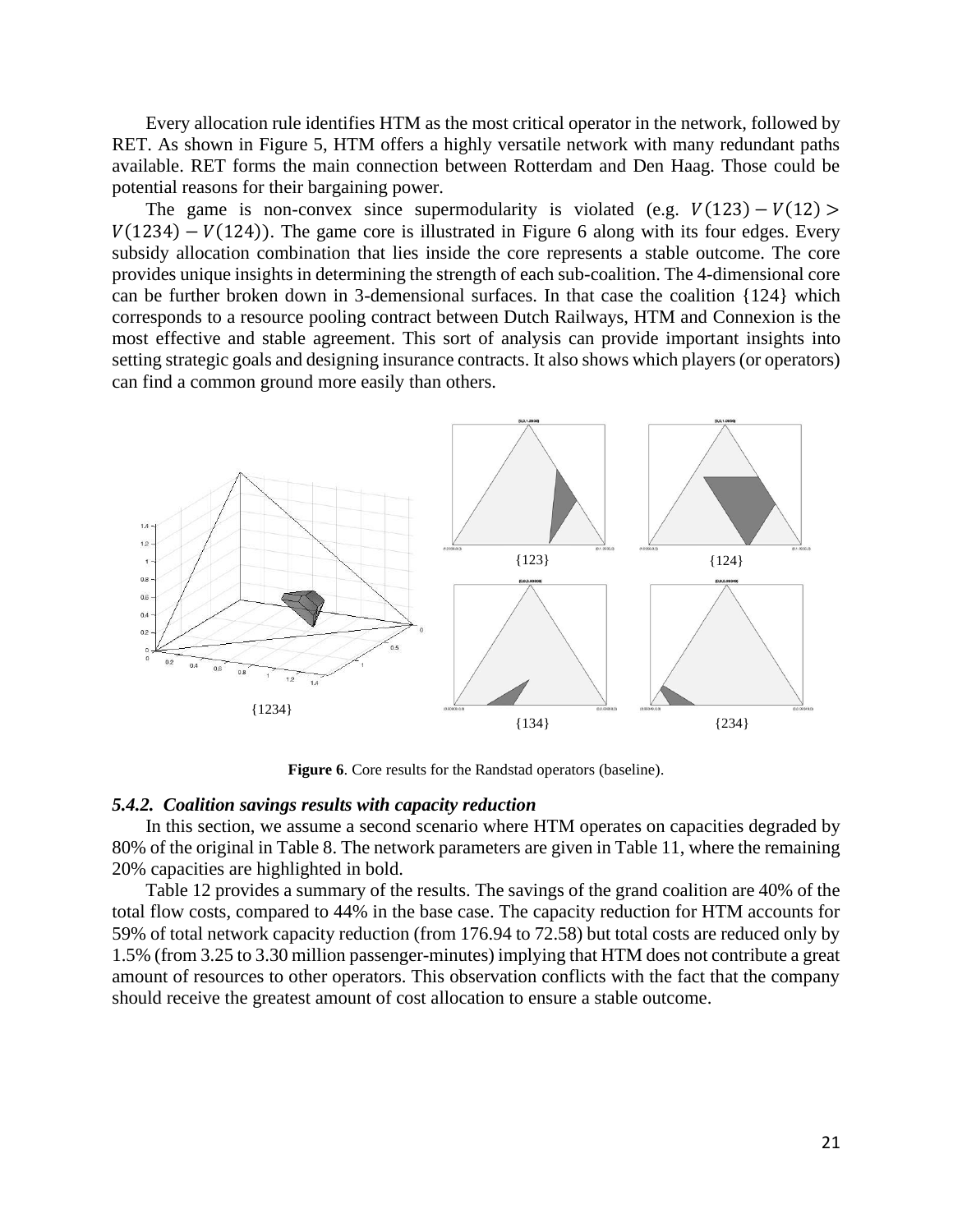| <b>Operators</b>                                      | runtestat norwork paramoters (oupavre) aogramation)<br><b>Dutch Railways</b> |             |               | <b>HTM</b>     | <b>RET</b> | <b>Connexion</b> |
|-------------------------------------------------------|------------------------------------------------------------------------------|-------------|---------------|----------------|------------|------------------|
| <b>Parameters</b>                                     | $NS-I$                                                                       | $NS-L$      | <b>HTM</b>    | <b>HTMBuzz</b> |            |                  |
| Capacity<br>$(1000 \times$ passengers<br>hour)        | 4.75                                                                         | 2.50        | 21.45         | 4.64           | 32.76      | 6.48             |
| # of Failures (7-9AM)<br>[min, average, max]          | [0,0.023,1]                                                                  | [0,0.027,2] | [0, 0.392, 3] | [0,0.128,2]    | [0,0.025,  | [0,0.011,1]      |
| <b>Average link frequency</b><br>(trips per hour)     | 0.8                                                                          | 0.23        | 1.88          | 1.63           | 3.66       | 18.0             |
| <b>Demand</b><br>$(1000 \times passengers)$<br>/hour) | 5.5                                                                          | 7.1         | 193.3         | 12.5           | 8.0        | 4.5              |
| <b>Total network length</b><br>(km)                   | 131.76                                                                       | 223.04      | 298.82        | 196.43         | 72.44      | 32               |

**Table 11**. Randstad network parameters (capacity degradation)

**Table 12**. Savings (in million passenger-minutes) and Synergy (capacity degradation).

| Coalition s     | V(s)<br>[avg, std $\times$ 10 <sup>-4</sup> ] | CS(s) | Synergy(s) |
|-----------------|-----------------------------------------------|-------|------------|
| $\{\emptyset\}$ | $[3.30$ , $7.6]$                              | 0.0   | 0.00       |
| ${1}$           | $\left[3.30$ , $7.6\right]$                   | 0.0   | 0.00       |
| $\{2\}$         | [3.30, 7.6]                                   | 0.0   | 0.00       |
| ${3}$           | [3.30, 7.6]                                   | 0.0   | 0.00       |
| $\{4\}$         | $\left[3.30$ , $7.6\right]$                   | 0.0   | 0.00       |
| ${12}$          | [2.83, 8.8]                                   | 0.465 | 0.164      |
| {13}            | [2.82, 7]                                     | 0.478 | 0.169      |
| {14}            | [2.93, 10]                                    | 0.372 | 0.127      |
| ${23}$          | [2.59, 120]                                   | 0.705 | 0.276      |
| ${24}$          | [2.95, 9.8]                                   | 0.349 | 0.118      |
| 34              | [3.17, 9.8]                                   | 0.128 | 0.040      |
| {123}           | [2.14, 6.1]                                   | 1.154 | 0.537      |
| {124}           | [2.61, 5.3]                                   | 0.686 | 0.262      |
| {134}           | [2.69, 0.2]                                   | 0.607 | 0.225      |
| {234}           | [2.43, 2.1]                                   | 0.871 | 0.358      |
| {1234}          | [1.99, 5.1]                                   | 1.304 | 0.653      |

The reasoning behind a large cost allocation for HTM is due to its large demand. Since many travelers' desire to use the HTM network for their itinerary, receiving capacity support from an insurance pool will improve passenger travel times.

From Table 13 we can see that the amount of cost allocation that HTM should be getting is significantly lower than before. This means that they would agree to a much lower portion of the savings due to reduced capacity. For example, based on the Nucleolus allocation vector we can see that the subsidy amount is reduced by 35% (from 0.740 to 0.483 million passenger-minutes).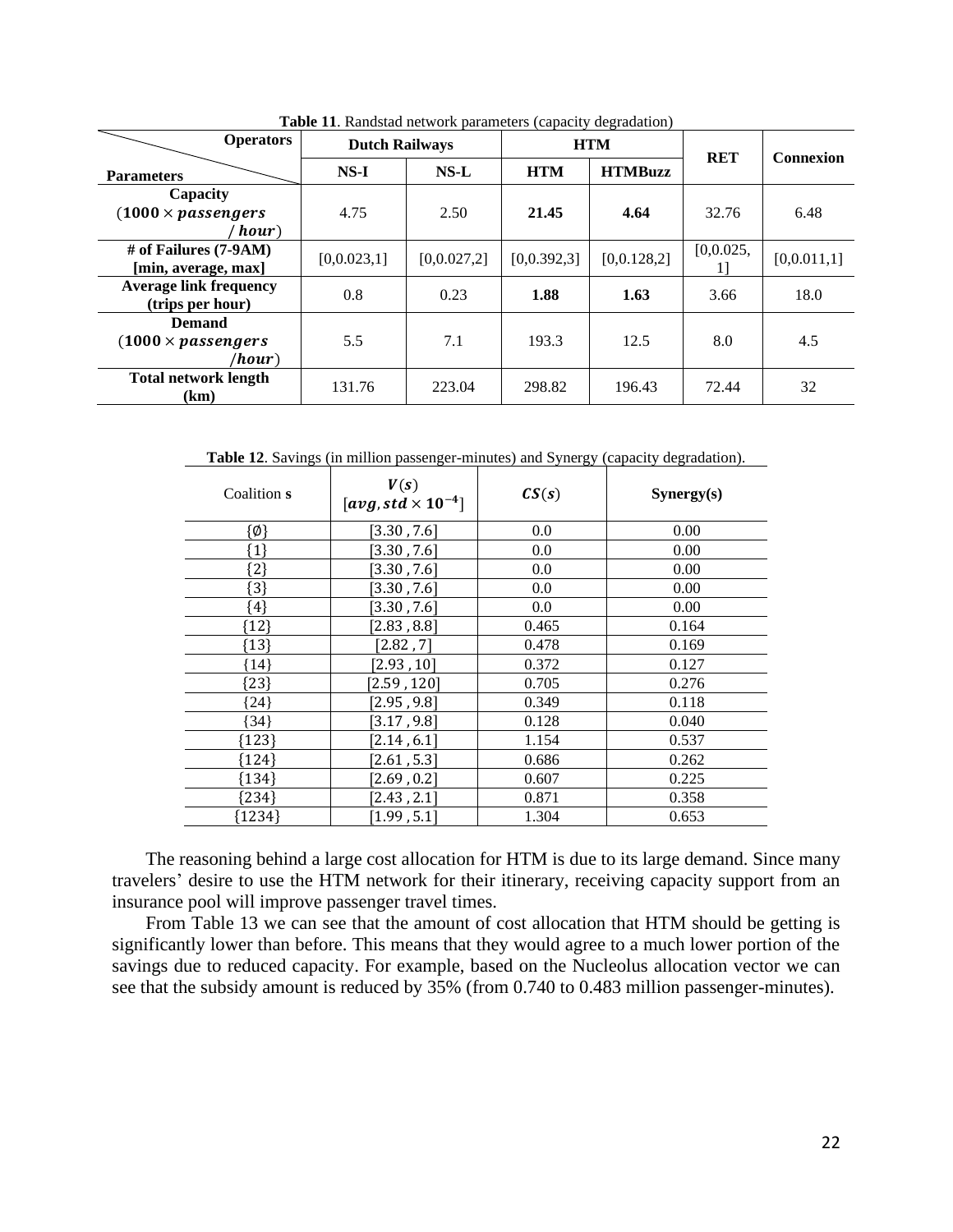| <b>Allocation rule</b><br>Operator | Shapley<br>value | <b>Nucleolus</b> | $\tau$ – value | Utopia |
|------------------------------------|------------------|------------------|----------------|--------|
| Dutch Railways                     | 0.323            | 0.362            | 0.345          | 0.433  |
| <b>HTM</b>                         | 0.445            | 0.483            | 0.490          | 0.697  |
| RET                                | 0.384            | 0.378            | 0.381          | 0.618  |
| Connexxion                         | 0.151            | 0.079            | 0.087          | 0.149  |

**Table 13**. Cost allocations under reduced capacity setting (in million passenger-minutes)

The core also confirms that HTM has reduced bargaining power. For example, coalition {124} shown in Figure 7 is barely stable but also leads to increased bargaining power for other agencies (e.g. RET). Due to the reduced capacity, the second highest recipient of the cost allocation is shifted from Dutch Railways in the base setting (Table 10) to RET. This suggests that the reduced capacity from HTM is covered by RET which lends it more negotiating power in setting up the agreement. In general, the capacity degradation of HTM impacts more the stability of allocations and less the total savings achieved through resource pooling.



**Figure 7.** Core results for the Randstad operators under reduced HTM capacity.

## **6. Conclusion**

With the emergence of a plethora of transportation services and the deregulation of traditional transport services, risk-pooling contracts will become vital in urban transit operations. New government policies should include subsidies as incentives for operators to share resources. In this study, we have shown that the benefits of such contracts can improve overall network performance by 44% and mitigate disruptions. A two-stage stochastic programming model was proposed in order to estimate transportation costs and the efficiency of three solution methods was evaluated. The performance results showed that the well-known L-Shaped method is suitable only for a large number of scenarios. Based on this observation, sample average approximation (SAA) was solved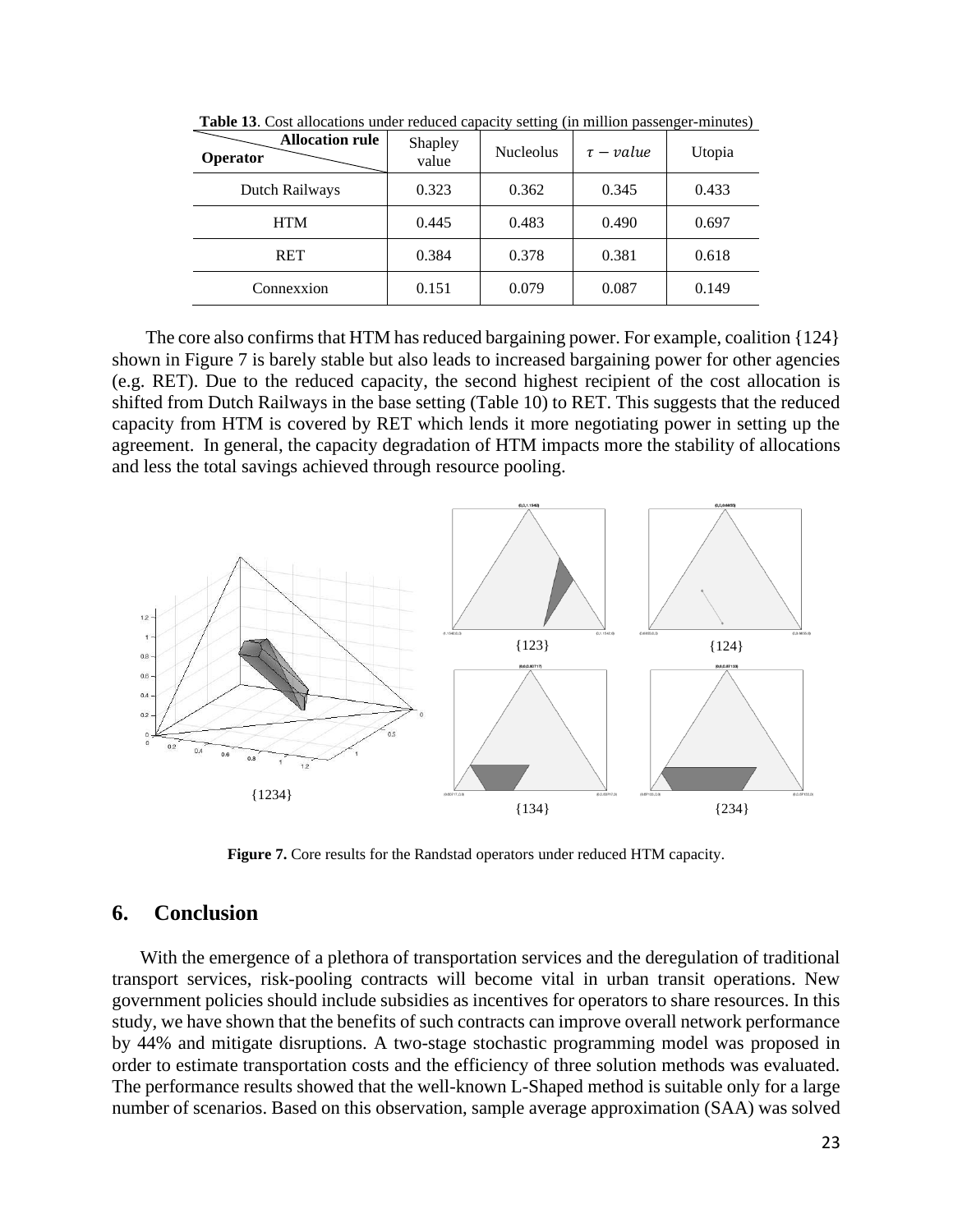with DEP in the numerical experiments since the chosen sample size was relatively small. In our model application, the SAA demonstrated sufficient cost-estimation robustness for the Randstad public transport network.

In this study, we introduce the measure of synergy and the concept of the core as tools to evaluate the value and stability of potential contracts among operators. The subsidy allocation policies proposed are based in cooperative game theory and have desirable properties such as fairness and stability for games with non-empty core.

There are several directions for future research. The current resource pooling formulation does not integrate subsidies into the pool contribution decisions. However, we are also looking into a closed-loop side-payment mechanism that addresses stability as an equilibrium concept. In this case no external subsidies will be needed to ensure contract stability. Instead, a side-payment mechanism between operators will be introduced to maintain the social optimum solution. There are also many other fields that this work can be applied to beyond urban transportation: freight, airlines, other two-sided markets, and other network flow games where resource pooling is critical to face demand/supply uncertainty.

### **APPENDIX: Deterministic Equivalent Problem (DEP) formulation**

$$
\min_{b} \sum_{s \in S} \sum_{k \in K} \sum_{a \in A} p_k c_a x_a^{sk} \tag{A1}
$$

Subject to

$$
\sum_{a \in N_i(+)} x_a^{sk} - \sum_{a \in N_i(-)} x_a^{sk} = \begin{cases} d^s & \text{if } i = O(s) \\ -d^s & \text{if } i = D(s) \\ 0 & \text{otherwise} \end{cases} \qquad \forall i, s, k \in K \tag{A2}
$$

$$
\sum_{s \in S} x_a^{sk} \le w_a^k + e_a^k - g_a^k \qquad \forall a \in A_f, f \in F, k \in K \quad (A3)
$$

$$
\sum_{a \in A_f} e_a^k \le \sum_{f' \in F \setminus \{f\}} b_{f'} \qquad \forall f \in F, k \in K \tag{A4}
$$

$$
\sum_{a \in A} g_a^k = b_f \qquad \qquad \forall f \in F, k \in K \tag{A5}
$$

$$
b_f \ge 0 \t\t \t\t \forall f \t\t (A6)
$$

$$
x_a^{sk} \ge 0 \qquad \forall a \in A_f, f \in F, s \in S, k \in K \quad (A7)
$$

$$
e_a^k, g_a^k \ge 0 \qquad \qquad \forall a \in A_f, f \in F, k \in K \qquad (A8)
$$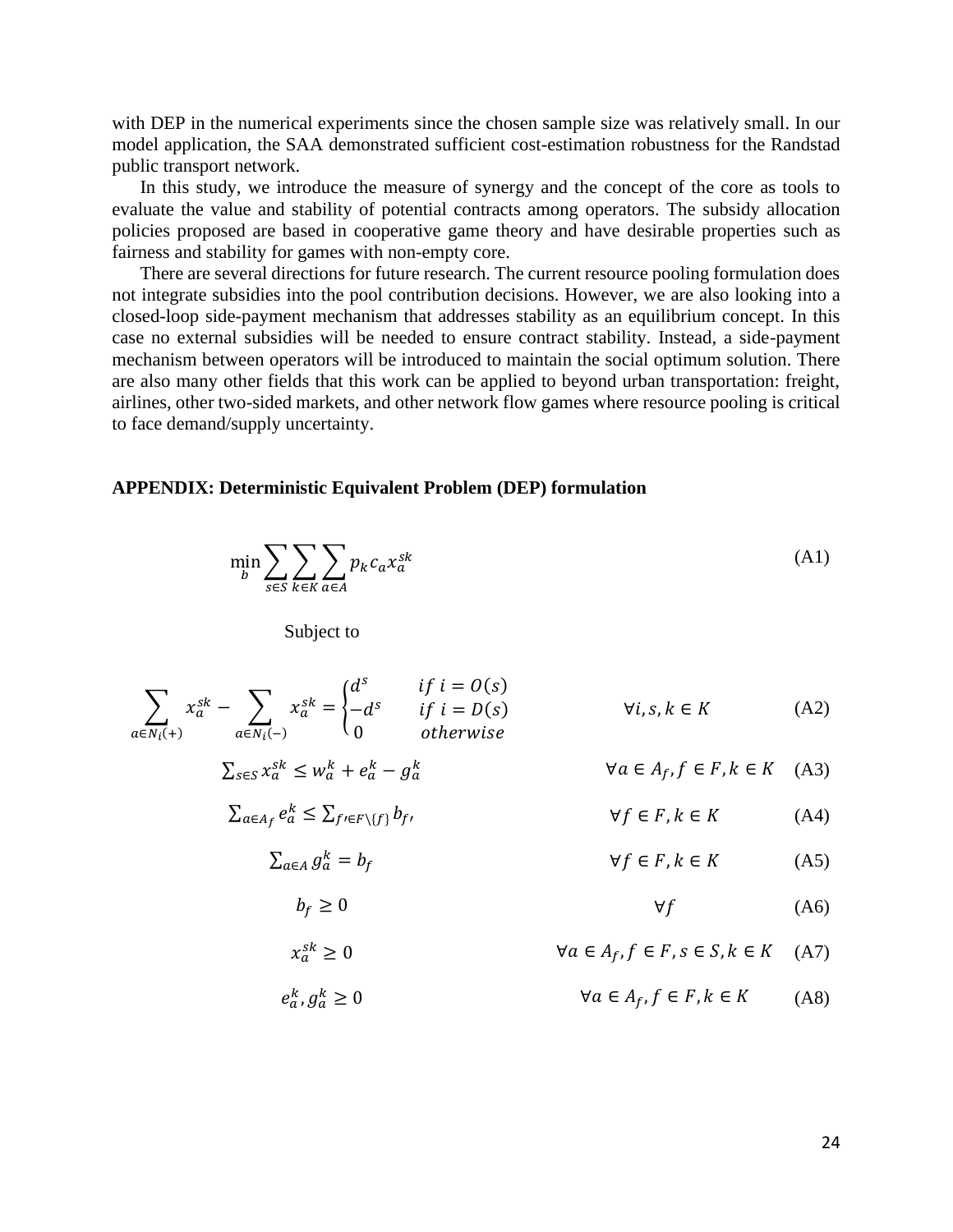# **Acknowledgements**

The authors thank Menno Yap for processing and preparing the empirical data that used given as input to the case study analysis, and to Mengyun Mandy Li for preparing the transit network GIS figure. The first two authors were supported by NSF CMMI-1634973 and C2SMART University Transportation Center. The third author was supported by the CriticalMaaS project (no. 804469) which is financed by the European Research Council and the Amsterdam Institute of Advanced Metropolitan Solutions.

# **References**

- Agarwal, R. and Ergun, Ö. (2008). Mechanism design for a multicommodity flow game in service network alliances. *Operations Research Letters*, 36(5), 520–524.
- Barbarosoğlu, G. and Arda, Y. (2004). A two-stage stochastic programming framework for transportation planning in disaster response. *Journal of the Operational Research Society* 55(1), 43–53.
- Bell, M. G., Kanturska, U., Schmöcker, J. D., & Fonzone, A. (2008). Attacker–defender models and road network vulnerability. *Philosophical Transactions of the Royal Society A: Mathematical, Physical and Engineering Sciences*, *366*(1872), 1893-1906.
- Birge, J. R. and Louveaux, F. (2011). *Introduction to stochastic programming*. Springer.
- Cats, O., Yap, M., and van Oort, N. (2016). Exposing the role of exposure: Public transport network risk analysis. *Transportation Research Part A* 88, 1–14.
- Cats, O. and Jenelius, E. (2015). Planning for the unexpected: The value of reserve capacity for public transport network robustness. *Transportation Research Part A* 81, 47–61.
- Chen, A., & Yang, C. (2004). Stochastic transportation network design problem with spatial equity constraint. *Transportation Research Record*, *1882*(1), 97-104.
- Chen, A., Yang, H., Lo, H. K., & Tang, W. H. (1999). A capacity related reliability for transportation networks. *Journal of advanced transportation*, *33*(2), 183-200.
- Chow, J. Y. J., & Regan, A. C. (2014). A surrogate-based multiobjective metaheuristic and network degradation simulation model for robust toll pricing. *Optimization and Engineering*, *15*(1), 137-165.
- Chow, J. Y. J., & Sayarshad, H. R. (2014). Symbiotic network design strategies in the presence of coexisting transportation networks. *Transportation Research Part B: Methodological*, *62*, 13-34.
- Church, R. L., & Scaparra, M. P. (2007). Protecting critical assets: the r‐interdiction median problem with fortification. *Geographical Analysis*, *39*(2), 129-146.
- Cruijssen, F., Bräysy, O., Dullaert, W., Fleuren, H., & Salomon, M. (2007). Joint route planning under varying market conditions. *International Journal of Physical Distribution & Logistics Management* 37(4), 287-304.
- D'Amours, S., & Rönnqvist, M. (2010). Issues in collaborative logistics. In *Energy, natural*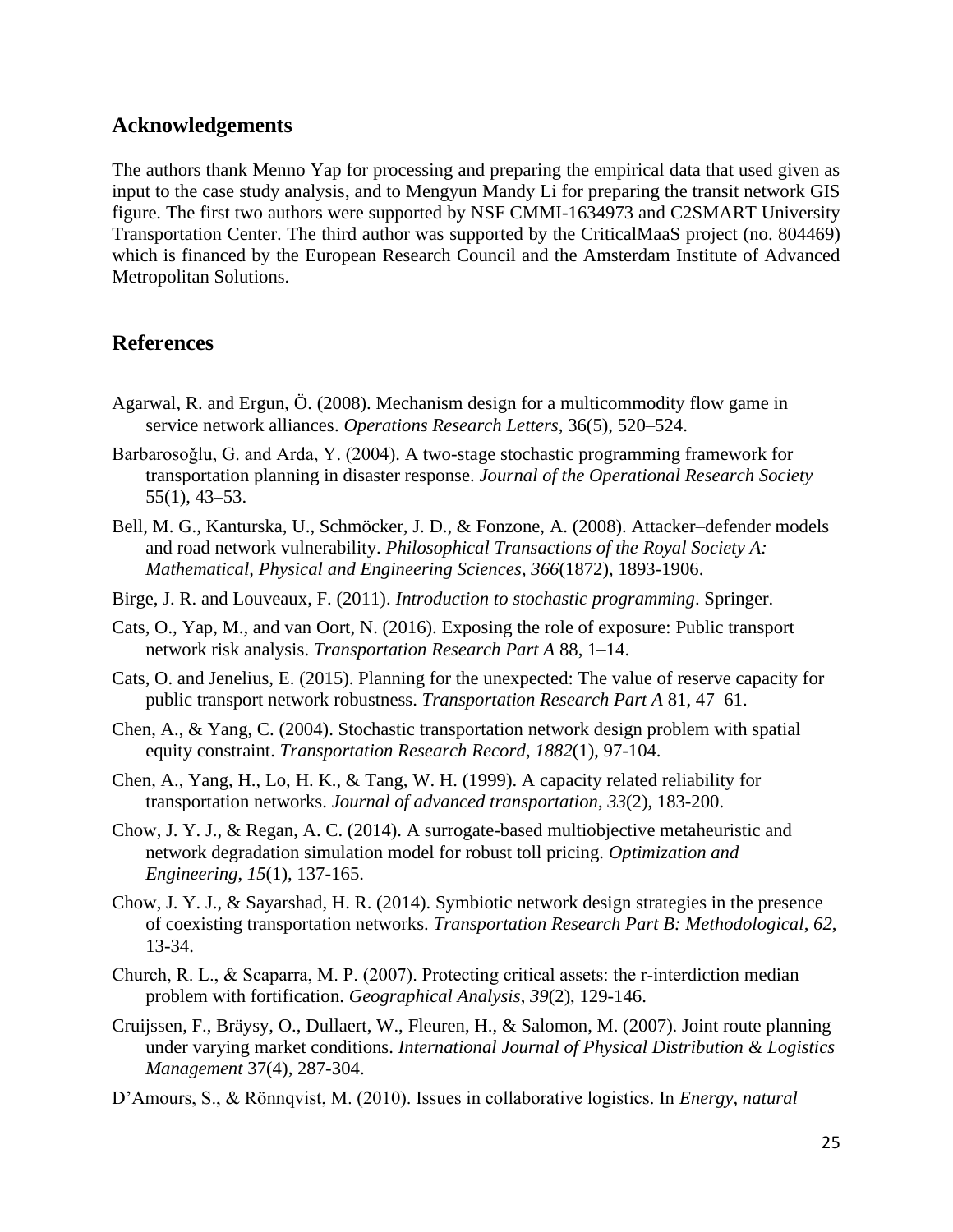*resources and environmental economics* (pp. 395-409). Springer, Berlin, Heidelberg.

- Doukidis, G. I., Mason, R., Lalwani, C., & Boughton, R. (2007). Combining vertical and horizontal collaboration for transport optimisation. *Supply Chain Management: An International Journal* 12(3), 187-199.
- Drechsel, J., & Kimms, A. (2010). Computing core allocations in cooperative games with an application to cooperative procurement. *International Journal of Production Economics*, *128*(1), 310-321.
- Drechsel, J., & Kimms, A. (2011). Cooperative lot sizing with transshipments and scarce capacities: solutions and fair cost allocations. *International Journal of Production Research*, *49*(9), 2643-2668.
- Driessen, T. (1988). Cooperative Games and Examples. In *Cooperative Games, Solutions and Applications* (pp. 1-12). Springer, Dordrecht.
- Elçi, Ö., & Noyan, N. (2018). A chance-constrained two-stage stochastic programming model for humanitarian relief network design. *Transportation research part B* 108, 55-83.
- Fang, Y., Jiang, Y., & Fei, W. (2020). Disruption Recovery for Urban Public Tram System: An Analysis of Replacement Service Selection. *IEEE Access*, *8*, 31633-31646.
- Fotouhi, H., Moryadee, S., & Miller-Hooks, E. (2017). Quantifying the resilience of an urban traffic-electric power coupled system. *Reliability Engineering & System Safety*, *163*, 79-94.
- Gilles, D. (1953). Some theorems on n-person games. Ph.D. Dissertation, Princeton University, Department of Mathematics.
- González-Díaz, J., & Sánchez-Rodríguez, E. (2007). A natural selection from the core of a TU game: the core-center. *International Journal of Game Theory*, *36*(1), 27-46.
- Grass, E., & Fischer, K. (2016). Two-stage stochastic programming in disaster management: A literature survey. *Surveys in Operations Research and Management Science*, *21*(2), 85-100.
- Haghani, A., & Oh, S. C. (1996). Formulation and solution of a multi-commodity, multi-modal network flow model for disaster relief operations. *Transportation Research Part A 30*(3), 231-250.
- Hensher, D. A. (2017). Future bus transport contracts under a mobility as a service (MaaS) regime in the digital age: Are they likely to change? *Transportation Research Part A: Policy and Practice*, *98*, 86-96.
- Hong, X., Lejeune, M. A., & Noyan, N. (2015). Stochastic network design for disaster preparedness. *IIE Transactions*, *47*(4), 329-357.
- Hoppe, R. H. W. (2007) Chapter 1 Stochastic Linear and Nonlinear Programming. Lecture notes, [https://www.semanticscholar.org/paper/Chapter-1-Stochastic-Linear-and-Nonlinear-](https://www.semanticscholar.org/paper/Chapter-1-Stochastic-Linear-and-Nonlinear-Hoppe/ef6ce5358781eb2ffa6b2a44e87edde000c1948f)[Hoppe/ef6ce5358781eb2ffa6b2a44e87edde000c1948f.](https://www.semanticscholar.org/paper/Chapter-1-Stochastic-Linear-and-Nonlinear-Hoppe/ef6ce5358781eb2ffa6b2a44e87edde000c1948f)
- Hu, H., Gao, Y., Yu, J., Liu, Z., & Li, X. (2016). Planning bus bridging evacuation during rail transit operation disruption. *Journal of Urban Planning and Development*, *142*(4), 04016015.
- Jin, J. G., Lu, L., Sun, L., & Yin, J. (2015). Optimal allocation of protective resources in urban rail transit networks against intentional attacks. *Transportation Research Part E: Logistics and Transportation Review*, *84*, 73-87.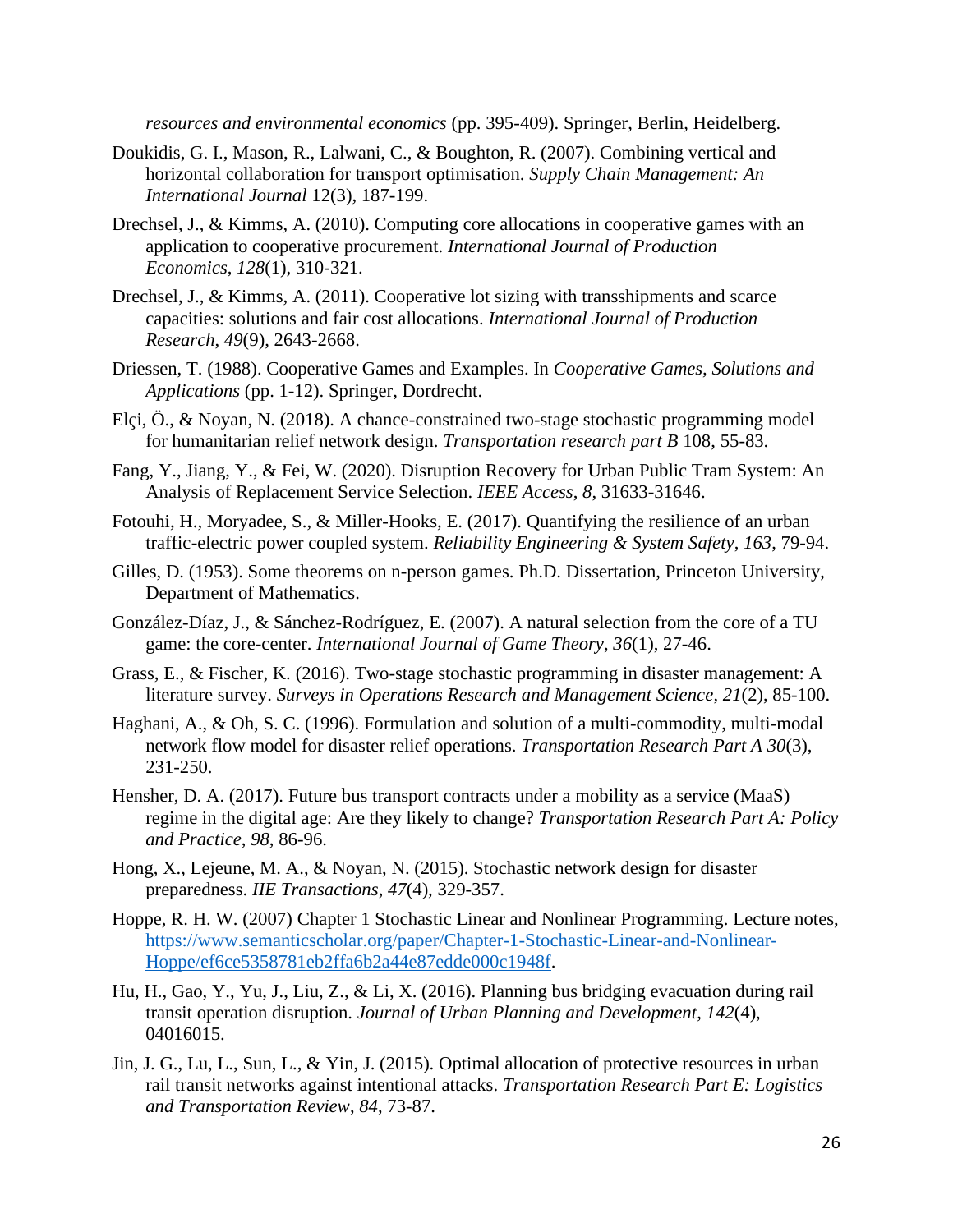- Jin, J. G., Teo, K. M., & Odoni, A. R. (2016). Optimizing bus bridging services in response to disruptions of urban transit rail networks. *Transportation Science*, 50(3), 790-804.
- Kellner, F., & Otto, A. (2012). Allocating CO 2 emissions to shipments in road freight transportation. *Journal of Management Control*, *22*(4), 451-479.
- Klibi, W., Ichoua, S., & Martel, A. (2018). Prepositioning emergency supplies to support disaster relief: A case study using stochastic programming. *INFOR 56*(1), 50-81.
- Kolker, A. (2018). The concept of the Shapley value and the cost allocation between cooperating participants. In *Encyclopedia of Information Science and Technology, Fourth Edition* (pp. 2095-2107). IGI Global.
- Liu, C., Fan, Y., & Ordóñez, F. (2009). A two-stage stochastic programming model for transportation network protection. *Computers & Operations Research*, *36*(5), 1582-1590.
- Lo, H. K., & Tung, Y. K. (2003). Network with degradable links: capacity analysis and design. *Transportation Research Part B: Methodological*, *37*(4), 345-363.
- Lozano, S., Moreno, P., Adenso-Díaz, B., & Algaba, E. (2013). Cooperative game theory approach to allocating benefits of horizontal cooperation. *European Journal of Operational Research*, *229*(2), 444-452.
- Ma, T. Y., Rasulkhani, S., Chow, J. Y., & Klein, S. (2019). A dynamic ridesharing dispatch and idle vehicle repositioning strategy with integrated transit transfers. *Transportation Research Part E: Logistics and Transportation Review*, *128*, 417-442.
- Meinhardt, H. I., (2020). MatTuGames: A Matlab Toolbox for Cooperative Game Theory. [https://www.mathworks.com/matlabcentral/fileexchange/35933-mattugames.](https://www.mathworks.com/matlabcentral/fileexchange/35933-mattugames) (Accessed 06.10.20).
- Miandoabchi, E., & Farahani, R. Z. (2011). Optimizing reserve capacity of urban road networks in a discrete network design problem. *Advances in Engineering Software*, *42*(12), 1041- 1050.
- Miller-Hooks, E., Zhang, X., & Faturechi, R. (2012). Measuring and maximizing resilience of freight transportation networks. *Computers & Operations Research*, *39*(7), 1633-1643.

Mirás Calvo, M.A., Sánchez Rodriguez, E., (2006). TUGlab: A Cooperative Game Theory Toolbox. [http://mmiras.webs.uvigo.es/TUGlab/.](http://mmiras.webs.uvigo.es/TUGlab/) (Accessed 06.10.20).

- Myerson, R. B. (1980). Conference structures and fair allocation rules. *International Journal of Game Theory*, *9*(3), 169-182.
- Noyan, N. (2012). Risk-averse two-stage stochastic programming with an application to disaster management. *Computers & Operations Research*, *39*(3), 541-559.
- Owen, G. (1982). *Game theory*. Academic Press, New York.
- Özener, O. Ö., & Ergun, Ö. (2008). Allocating costs in a collaborative transportation procurement network. *Transportation Science*, *42*(2), 146-165.
- Pantelidis, T., L-Shaped runtimes, (2020), GitHub repository, [https://github.com/theodoros1993/L-Shaped\\_runtimes.](https://github.com/theodoros1993/L-Shaped_runtimes) (Accessed 06.10.20).
- Pantelidis, T., Chow, J. Y. J., and Rasulkhani, S., (2019). A many-to-many assignment game and stable outcome algorithm to evaluate collaborative Mobility-as-a-Service platforms.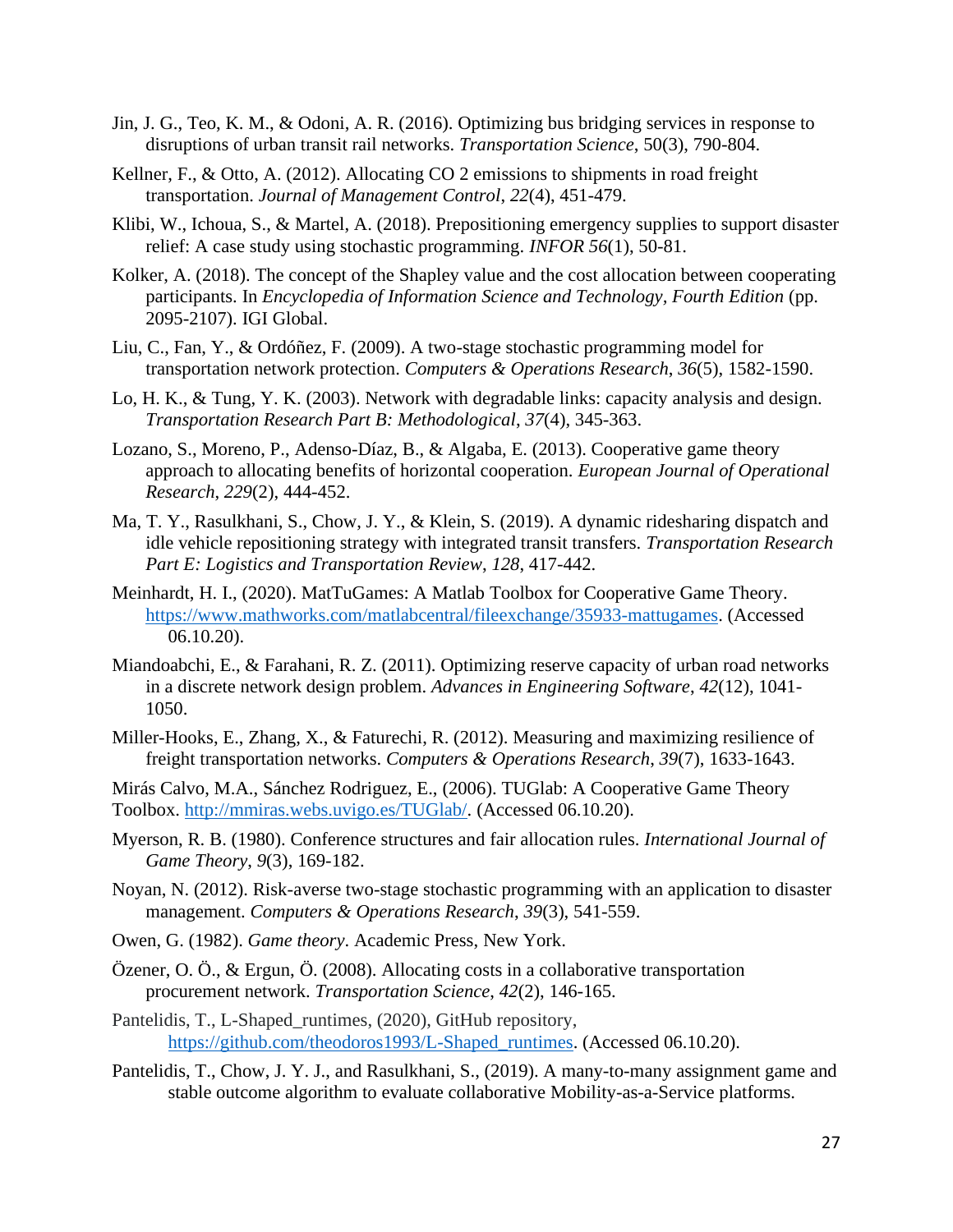Available at: http://arxiv.org/abs/1911.04435.

- Peeta, S., Salman, F. S., Gunnec, D., & Viswanath, K. (2010). Pre-disaster investment decisions for strengthening a highway network. *Computers & Operations Research*, *37*(10), 1708- 1719.
- Pender, B., Currie, G., Delbosc, A., & Shiwakoti, N. (2013). Disruption recovery in passenger railways: International survey. *Transportation research record*, *2353*(1), 22-32.
- Rasulkhani, S., & Chow, J. Y. J. (2019). Route-cost-assignment with joint user and operator behavior as a many-to-one stable matching assignment game. *Transportation Research Part B: Methodological*, *124*, 60-81.
- Rawls, C. G., & Turnquist, M. A. (2010). Pre-positioning of emergency supplies for disaster response. *Transportation research part B: Methodological*, *44*(4), 521-534.
- Reinhardt, G., & Dada, M. (2005). Allocating the gains from resource pooling with the Shapley value. *Journal of the Operational Research Society*, *56*(8), 997-1000.
- Schmeidler, D. (1969). The nucleolus of a characteristic function game. *SIAM Journal on applied mathematics*, *17*(6), 1163-1170.
- Schotanus, F., Telgen, J., & de Boer, L. (2008). Unfair allocation of gains under the Equal Price allocation method in purchasing groups. *European Journal of Operational Research*, *187*(1), 162-176.
- Shapiro, A., & Philpott, A. (2007). A tutorial on stochastic programming. Lecture notes, [https://www2.isye.gatech.edu/people/faculty/Alex\\_Shapiro/TutorialSP.pdf.](https://www2.isye.gatech.edu/people/faculty/Alex_Shapiro/TutorialSP.pdf)
- Shapley, L. S. (1951). Notes on the n-Person Game II: The Value of an n-Person Game. RAND Corporation.
- Smith, J. C., & Lim, C. (2008). Algorithms for network interdiction and fortification games. In *Pareto optimality, game theory and equilibria* (pp. 609-644). Springer, New York, NY.
- Sumalee, A., & Watling, D. P. (2008). Partition‐based algorithm for estimating transportation network reliability with dependent link failures. *Journal of Advanced Transportation*, *42*(3), 213-238.
- Tijs, S. H., & Driessen, T. S. (1986). Game theory and cost allocation problems. *Management science*, *32*(8), 1015-1028.
- Tyndall, J. (2019). Free-floating carsharing and extemporaneous public transit substitution. *Research in Transportation Economics*, *74*, 21-27.
- Tuljak-Suban, D. (2018). Game Theory Applications in Logistics and Economy. *Game Theory - Applications in Logistics and Economy.* InTech.
- Van der Hurk, E., Koutsopoulos, H. N., Wilson, N., Kroon, L. G., & Maróti, G. (2016). Shuttle planning for link closures in urban public transport networks. *Transportation Science*, *50*(3), 947-965.
- Van Slyke, R. M., & Wets, R. (1969). L-shaped linear programs with applications to optimal control and stochastic programming. *SIAM Journal on Applied Mathematics*, *17*(4), 638- 663.
- Wang, H., Lam, W. H., Zhang, X., & Shao, H. (2015). Sustainable transportation network design